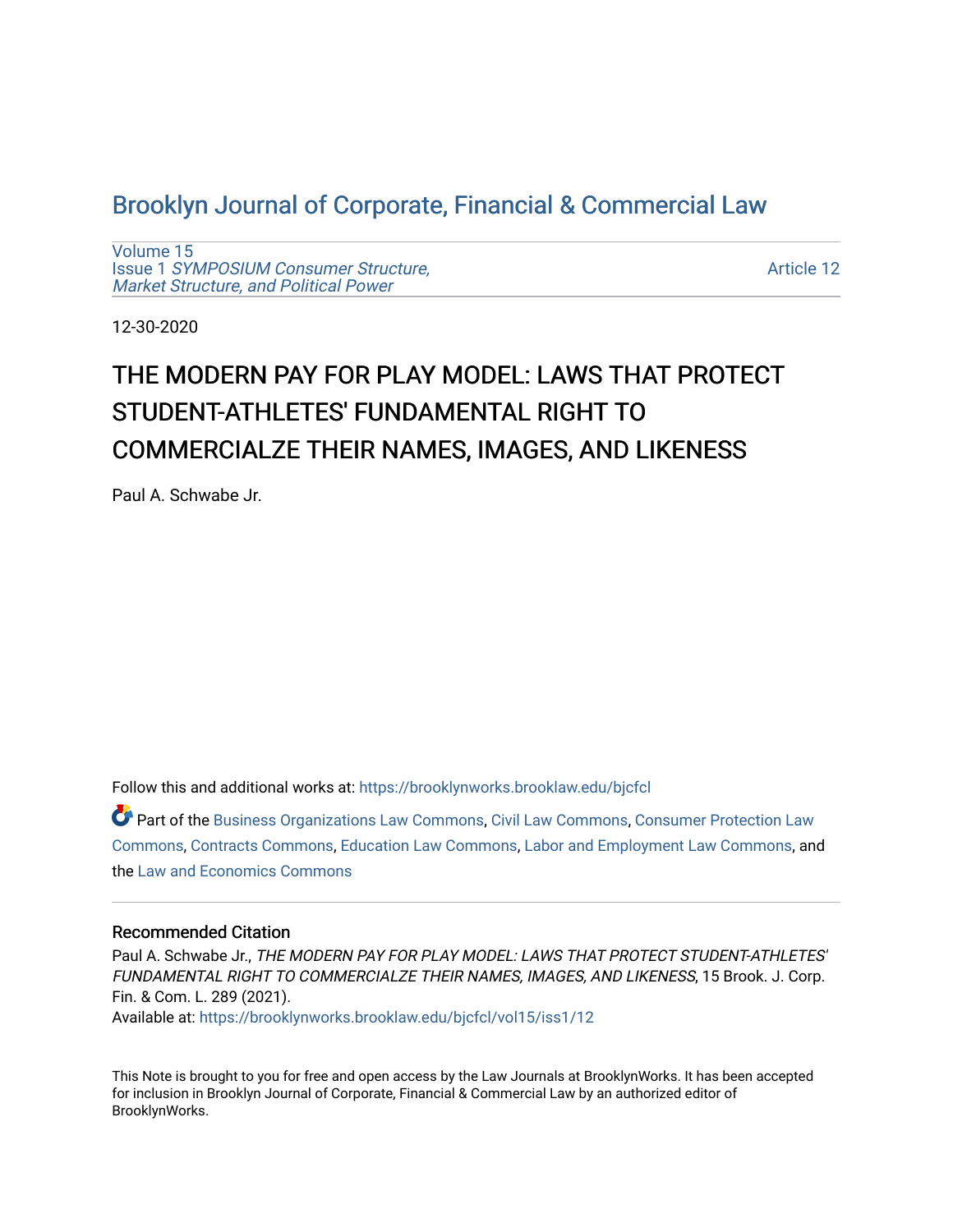# THE MODERN PAY FOR PLAY MODEL: LAWS THAT PROTECT STUDENT-ATHLETES' FUNDAMENTAL RIGHT TO COMMERCIALIZE THEIR NAMES, IMAGES, AND LIKENESSES

#### **ABSTRACT**

In O'Bannon v. NCAA, the United States District Court for the Northern District of California entered a permanent injunction against the National Collegiate Athletic Association enjoining the collegiate sports governing body from enforcing limits on student-athlete compensation derived from the use of their name, images, and likenesses rights. The court concluded that NCAA rules unreasonably restrained trade in violation of the Sherman Anti-Trust Act, however, neither the court nor the NCAA laid out a framework for lawfully implementing these new economic rights to student-athletes. Since that ruling, only one state's legislature, California, has attempted to pass legislation to prevent the NCAA from infringing on student-athletes' rights to profit from their name, image, and likeness, but whether that effort bears fruit remains unclear. This Note analyzes the California legislation and the O'Bannon decision in order to outline potential strategies that state and federal legislatures may adopt to protect student-athletes' fundamental economic rights.

# INTRODUCTION

The debate over whether student-athletes  $\frac{1}{1}$  should receive fairer compensation from American universities—who reap considerable profits from student-athletes' full-time dedication to sports in exchange for providing tuition-free college education—may have finally reached an inflection point. The Black Lives Matter movement along with the Coronavirus Disease of 2019 (known as COVID-19) has exposed gross economic inequities many student-athletes face when they agree to participate in collegiate sports, and demands for reform have been gaining momentum unlike ever before.<sup>2</sup> At the end of 2019, the total revenue among

<sup>1.</sup> In the 1950s, Walter Byers, the NCAA's first executive director, was credited with creation of the term "student-athlete," a term intended to help the NCAA fight against workers' compensation claims for injured football players. The NCAA is the overarching governing body of all-American collegiate sports. Byers later claimed in court testimony in the 1990s that "[t]he student-athlete was a term used to try to offset these tendencies for state agencies or other governmental departments to consider a grant-in-aid holder" to be an employee. However, this term soon became ingrained in all NCAA rules and interpretations, which was highly scrutinized because of its perceived deliberate ambiguity. See Jon Solomon, The History Behind the Debate Over Paying NCAA Athletes, ASPEN INST. (Apr. 23, 2018), https://www.aspeninstitute.org/blogposts/history-behind-debate-paying-ncaa-athletes/.

<sup>2.</sup> Anya van Wagtendonk, Covid-19 is exposing inequalities in college sports. Now athletes are demanding change., VOX (Aug. 2, 2020, 5:30pm), https://www.vox.com/2020/8/2/21351799/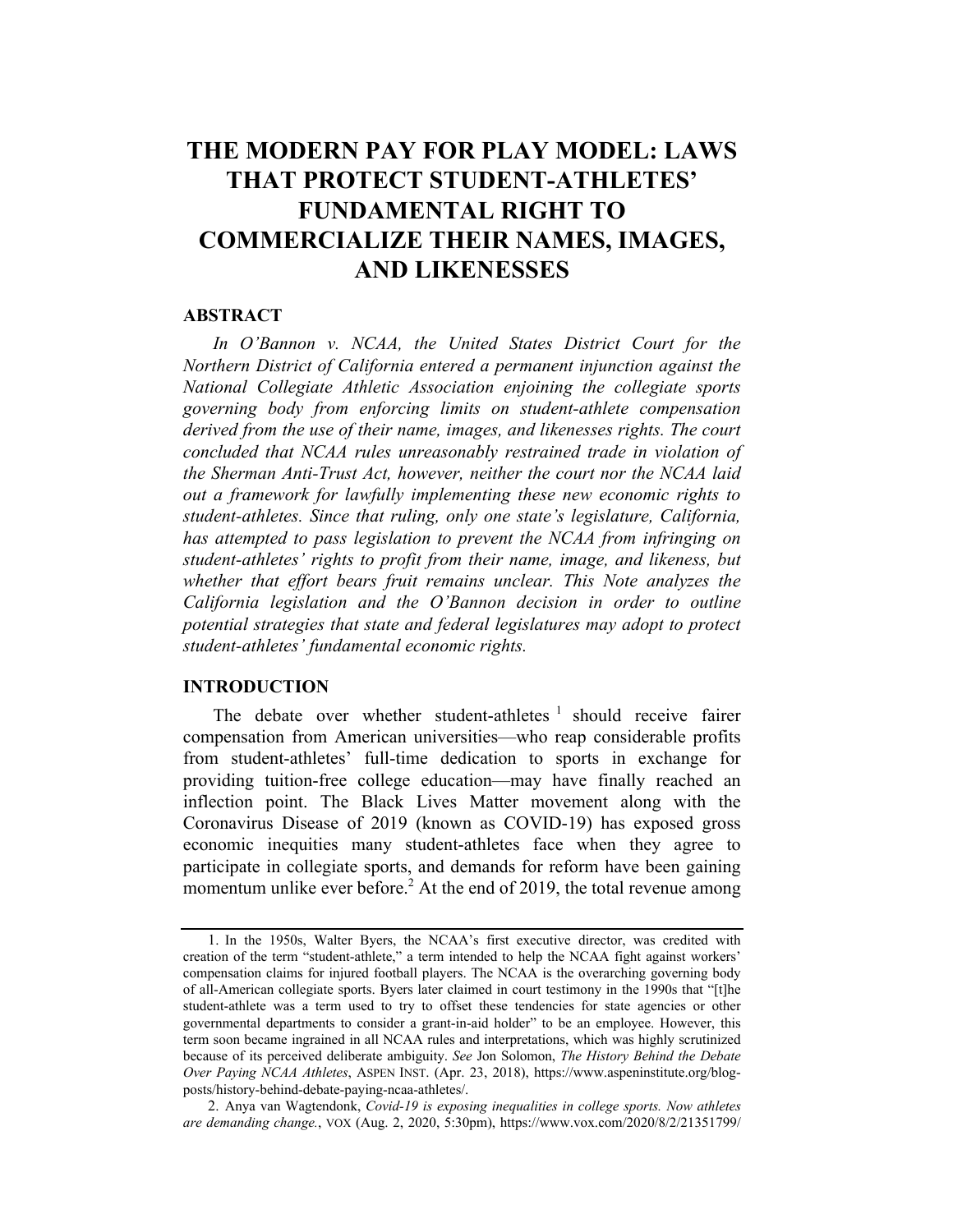all National Collegiate Athletic Association (NCAA) athletic departments was reported to be over \$18.9 billion, up from \$18.2 billion in 2018 and \$17.3 billion in  $2017<sup>3</sup>$  History shows that as college sports became more profitable, the NCAA worked to prevent student-athletes from realizing any type of profit of their own in fear of the threat they presented to the universities' bottom lines. <sup>4</sup> The NCAA developed bylaws that placed outright restrictions on student-athletes' general compensation and licensing of publicity rights, also referred to as name, image, and likeness rights (NIL rights).<sup>5</sup> Student-athletes continue to agree to these restrictions by signing binding standard entry forms, unsupervised by counsel, that serve as a prerequisite to participation in college sports. <sup>6</sup> When these restrictions encountered judicial review, U.S. Courts deemed them lawful by finding the NCAA's policy of "amateurism" allowed for an exception to otherwise well-established antitrust law.<sup>7</sup> However, as outlined below, these policies inherently violate antitrust law as "anti-competitive" restraints of trade. Additionally, they undermine public policy interests derived from capitalism principles and common law rights of publicity.

This Note primarily analyzes California statute SB 206 (Fair Pay to Play Act or the Act), a law signed into effect by Governor Gavin Newsom on September 30, 2019. $8$  The Fair Pay to Play Act purports to protect student-athletes seeking to profit off their NIL rights from potential eligibility sanctions handed down by the NCAA. $9$  Specifically, the Act provides student-athletes enrolled at universities in California with semirestricted ability to profit from licensing their NIL rights, while also protecting intercollegiate athletic associations and universities in California from NCAA discipline should they have such student-athletes enrolled at

college-football-pac-12-coronavirus-demands; see also Michael T. Nietzel, Black Athletes Are Leading The New College Protest Movement, FORBES (Jun. 28, 2020, 6:00am), https://www. forbes.com/sites/michaeltnietzel/2020/06/28/black-athletes-lead-the-new-college-protestmovement/#6c4b5e3562fa.

<sup>3</sup>. Interactive Report, NCAA, http://www.ncaa.org/about/resources/research/financesintercollegiate-athletics-database (last visited Oct. 14, 2020).

<sup>4</sup>. See Matthew J. Mitten & Timothy Davis, Athlete Eligibility Requirements And Legal Protection of Sports Participation Opportunities, 8 VA. SPORTS & ENT. L.J. 71, 118 (2008).

<sup>5</sup>. See Greg Lush, Reclaiming Student Athletes' Rights To Their Names, Images, And Likenesses, Post O'Bannon v. NCAA; Analyzing NCAA Forms For Unconscionability, 24 S. CAL. INTERDIS. L.J. 767, 768 (2015).

<sup>6</sup>. See Mitten & Davis, supra note 4, at 118.

<sup>7</sup>. See Michael Steele, O'Bannon v. NCAA: The Beginning of the End of the Amateurism Justification for the NCAA in Antitrust Litigation, 99 MARQ. L. REV. 511, 519 (2015).

<sup>8.</sup> Uninterrupted, Gavin Newsom signs California's 'Fair Pay to Play Act' with LeBron James & Mav Carter, YOUTUBE (Sept. 30, 2019), https://www.youtube.com/watch?v=7bfBgjxVg Tw&feature=youtu.be (Governor Newsom signed into law California's 'Fair Pay to Play Act'  $(SB206)$  [September 27<sup>th</sup>, 2019] on the set of HBO's The Shop).

<sup>9</sup>. See S.B. 206, Cal. State Assemb., 2019-20 Sess. (Cal. 2019), https://leginfo.legislature. ca.gov/faces/billTextClient.xhtml?bill\_id=201920200SB206.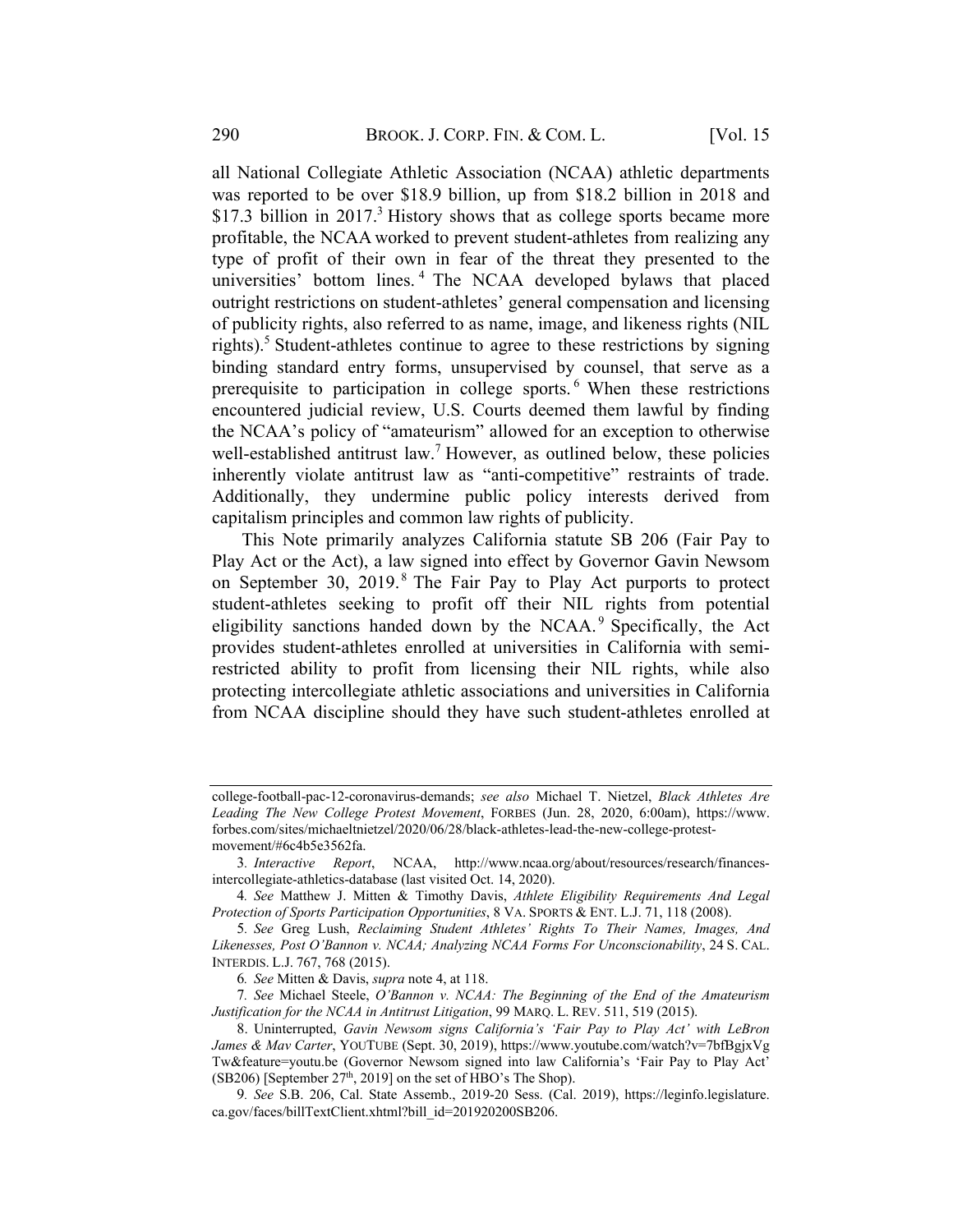2020] The Modern Pay for Play Model 291

their universities.<sup>10</sup> The Act has substantial potential to serve as a template for other state legislatures and, in an ideal world, should form the basis for federal legislation (it's notable that Congress has thus far failed to seriously consider any legislation on this subject!). And yet, while the Act has the right ideas for what legislation in this area should look like, it leaves room to be interpreted over-broadly or too narrowly by those who will be charged with its enforcement.<sup>11</sup> Consequently, this Note proposes precise language for legislatures to adopt in a manner consistent with the Act and shows why this model would overcome potential legal challenges. This Note does not address what total compensation of student-athletes is nor does it attempt to address what fair total compensation may look like; it addresses only the illegality of restricting student-athletes from profiting from their own NIL rights.

This Note intends to paint a picture of how American collegiate sports arrived to its current state and what legislatures can do to remedy the inequities that have developed as a result. Part I of this Note explores a brief history of the NCAA, how the concepts of amateurism were born, and how amateurism principles developed over time. Part II examines the Sherman Antitrust Act and how it was applied in  $O<sup>2</sup>Bannon$  v. NCAA, a key case that challenged the NCAA's power to restrict student-athletes from profiting off their NIL rights. Finally, Part III offers an analysis of the Fair Pay to Play Act, how a revised version of this law should be adopted by other legislatures, and suggests a plan to implement these fundamental economic rights consistent with the court's holdings in O'Bannon.

# I. AN OVERVIEW OF THE NCAA AND THE PRINCIPLES OF **AMATEURISM**

# A. A BRIEF HISTORY OF THE NCAA

The need for a governing body in college sports first received attention in the late 19th century when the Harvard University regatta team sought to gain an undue advantage over its rival Yale by obtaining the services of a  $\cos$ wain<sup>12</sup> who was not a student of the university.<sup>13</sup> This impropriety led to shared concerns among university administrators regarding issues like

<sup>10</sup>. See id.

<sup>11</sup>. See Huntyr Schwegman, Not compensating collegiate athletes for likeness is exploitation — let's change that, UNIV. DAILY KANSAN (Oct. 3, 2019), http://www.kansan.com/sports/notcompensating-collegiate-athletes-for-likeness-is-exploitation-let-s/article\_27881b7e-e527-11e9- 9c16-0ff84578d053.html.

<sup>12.</sup> A coxswain is the member of a rowing team responsible for steering, and at times, general race plans of the crew. Molly Seuqin, The college rowing coxswain, explained, NCAA (Sept. 27, 2018), https://www.ncaa.com/news/rowing/article/2018-09-26/college-rowing-coxswainexplained.

<sup>13.</sup> See Rodney K. Smith, A Brief History of the National Collegiate Athletic Association's Role in Regulating Intercollegiate Athletics, 11 MARQ. SPORTS L. REV. 9, 11 (2000).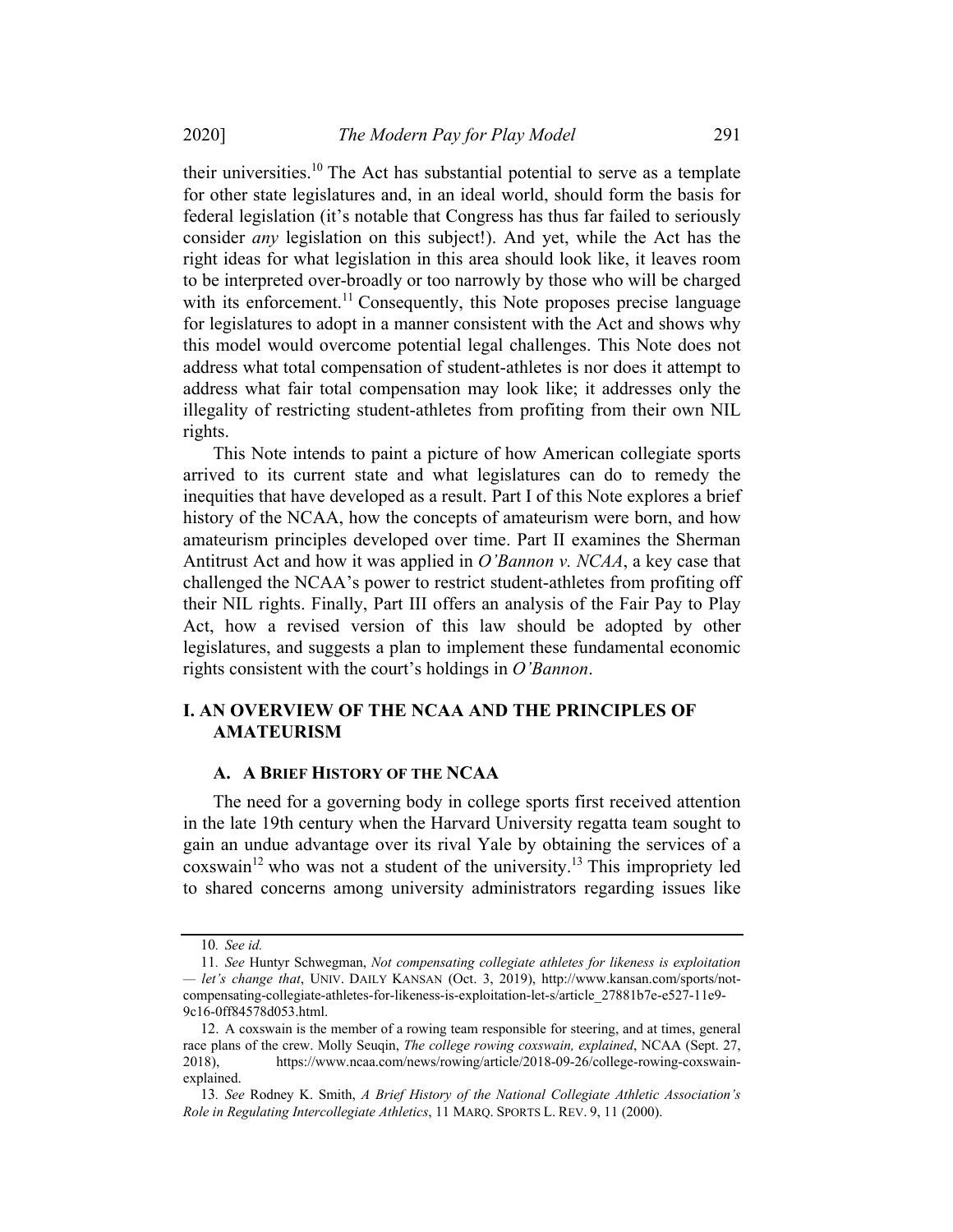cheating, competitive fairness, and the management of expenses that laid the foundation for the creation of an intercollegiate athletic regulatory body.14 In 1905, President Roosevelt called a White House conference to review and reform intercollegiate football rules after intercollegiate football produced 18 deaths and 100 major injuries in a single season.<sup>15</sup> Because of that conference, student safety was added to the growing list of shared concerns that would require regulatory solutions in collegiate sports. <sup>16</sup> To address these concerns, 62 colleges formed together to establish the Intercollegiate Athletic Association (IAA) and tasked itself with developing a set of uniform regulations for intercollegiate football.<sup>17</sup> In 1910, the IAA changed its name to the National Collegiate Athletic Association and developed a requirement that all participants in its collegiate sports programs be "amateurs."<sup>18</sup>

The NCAA did not play a major role in governing intercollegiate athletics until the  $1920s$ . <sup>19</sup> Instead, the NCAA focused principally on creating championship events for its collegiate sports while being run solely by student volunteers with limited faculty oversight.<sup>20</sup> That changed in 1929 when the Carnegie Foundation released a report acknowledging the increasing popularity of intercollegiate athletics.<sup>21</sup> The report primarily raised concerns for student-athlete welfare by criticizing an increasing number of abuses in collegiate sports, such as over-commercialization, cheating, academic fraud, and gambling.  $22$  The report concluded that college presidents themselves could reclaim the integrity of sports by changing the policies permitting commercialized and professionalized athletics. <sup>23</sup> Yet, despite the Carnegie Foundation's scathing review, commercialization and popularity of intercollegiate sports continued to grow at a rapid pace during the 1930s, further intensified by the ability of televisions and radios to broadcast major sporting events directly into the growing number of homes in the United States.<sup>24</sup>

Between the 1930s and 1970s, the NCAA embarked on a crusade to improve the integrity of governance in intercollegiate athletics and to level

19. See Smith, supra note 13, at 13.

20. Id. at 12.

22. Id. at 19.

<sup>14</sup>. See id. at 11–12.

<sup>15</sup>. Id. at 12.

<sup>16</sup>. Id.

<sup>17</sup>. See Audrey C. Sheetz, Student-Athletes vs. NCAA: Preserving Amateurism in College Sports Amidst the Fight for Player Compensation, 81 BROOK. L. REV. 865, 869–70 (2016).

<sup>18</sup>. Id. at 869–70.

<sup>21</sup>. See Robert Scott Lemons, Amateurism and College Athletics (Apr. 28, 2014) (unpublished B.A. thesis, Stanford University), https://economics.sites.stanford.edu/sites/g/files/ sbiybj9386/f/publications/robertlemonshonorsthesis-may2014.pdf.

<sup>23</sup>. See Smith, supra note 13, at 13–14.

<sup>24</sup>. Id. at 14.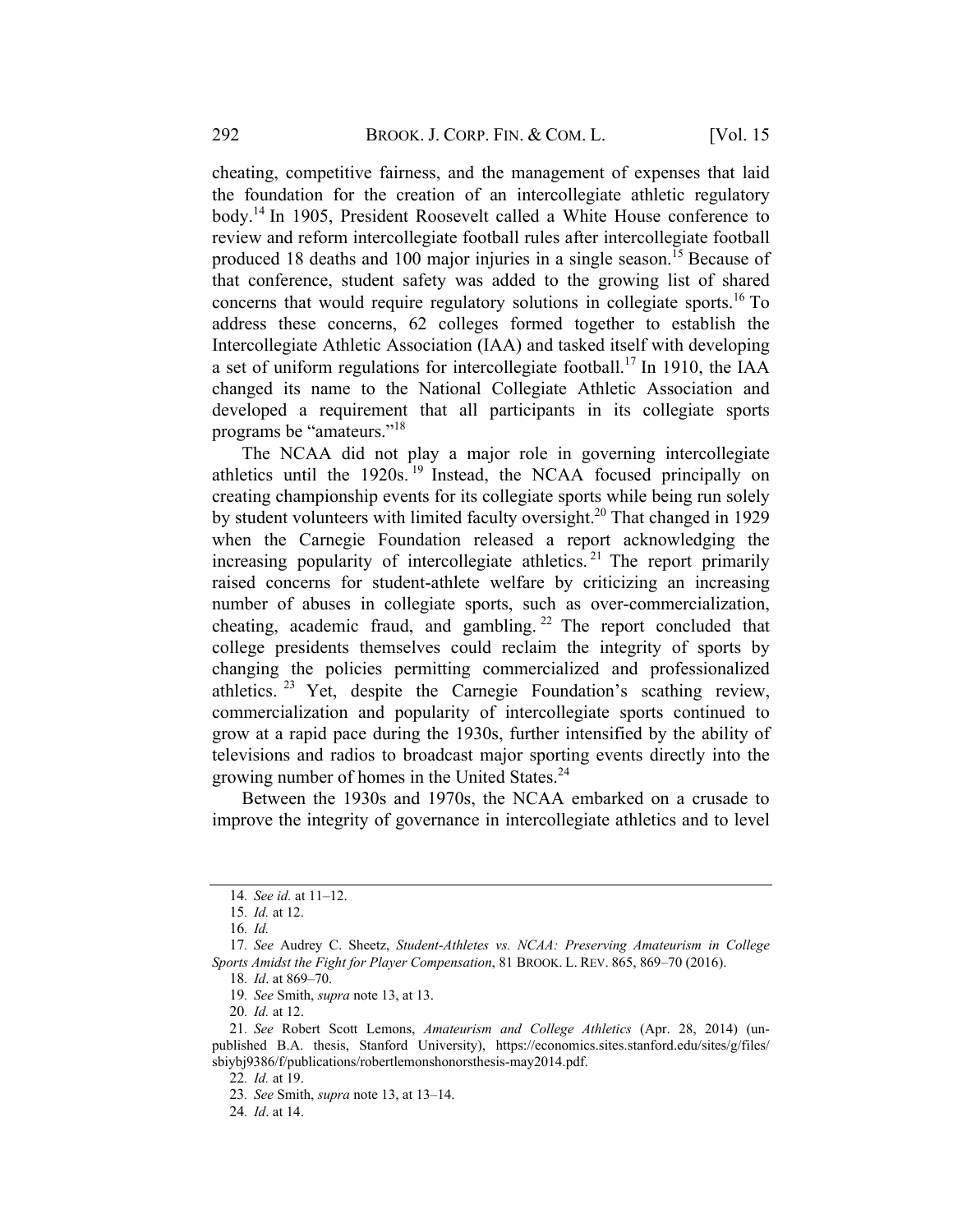the playing field for universities in student-athlete recruitment.<sup>25</sup> University presidents' involvement with their athletics programs continued to expand in the 1980s, partly due to widespread economic hardship across many higher education institutions at the time.<sup>26</sup> During this time, university presidents made efforts to contain the costs of their athletic programs, but then realized there would be far greater potential for reward by combining their economic interests in the governing body<sup>27</sup> of the NCAA.<sup>28</sup>

Later, in the 1980s and early 1990s, the NCAA was heavily criticized for its lack of due process procedures in rule enforcement proceedings, which led to battles over whether the NCAA would have to defend itself from due process claims in judicial settings.<sup>29</sup> The 1990s marked a period of increased public focus on race and gender issues in the NCAA. $^{30}$  The fact that the governance costs of the NCAA were (and still are) covered predominantly by student-athletes of color highlighted racial inequities that had been continuously proliferating in intercollegiate athletics.<sup>31</sup>

By the end of 2019, the NCAA grew to be made up of 1,117 colleges and universities, 100 athletic conferences, and 40 sports-affiliated organizations.<sup>32</sup> The colleges and universities are split into three divisions: Division I, which has 351 member-institutions, Division II, which has 308 member-institutions, and Division III, which has 443 member-institutions.<sup>33</sup> All three divisions are subject to the NCAA's rules regarding amateurism.<sup>34</sup>

#### **B. AMATEURISM**

The idea of amateurism stems from the NCAA's long maintained goal of initiating intercollegiate athletics programs for student-athletes, promoting athletic excellence, and encouraging participation in sports as a recreational pursuit.<sup>35</sup> Yet, it is difficult to identify a precise definition of amateurism within NCAA-produced materials.<sup>36</sup> This lack of clarity is often

28. See Smith, supra note 13, at 16.

29. See id. at 17–19.

31. See id.

33. See OUR THREE DIVISIONS, NCAA, http://www.ncaa.org/about/resources/mediacenter/ncaa-101/our-three-divisions (last visited Oct. 11, 2019).

34. See id.

35. See NCAA, 2019-2020 NCAA DIVISION I MANUAL 1 (2019), https:// web3.ncaa.org/lsdbi/reports/getReport/90008.

<sup>25</sup>. Id.

<sup>26</sup>. Id. at 16.

<sup>27.</sup> The appeal of a governance body is the ability to centralize the interests of all university presidents, i.e. the NCAA, and to then use those interests to make rules controlling what goes on in college sports universally.

<sup>30</sup>. See id. at 20.

<sup>32</sup>. See WHAT IS THE NCAA?, NCAA, http://www.ncaa.org/about/resources/media-center /ncaa-101/what-ncaa (last visited Oct. 11, 2019).

<sup>36.</sup> The most descriptive definition in the bylaws for amateurism can be found in Bylaw 2.9. "The Principle of Amateurism" which states: "Student-athletes shall be amateurs in an intercollegiate sport, and their participation should be motivated primarily by education and by the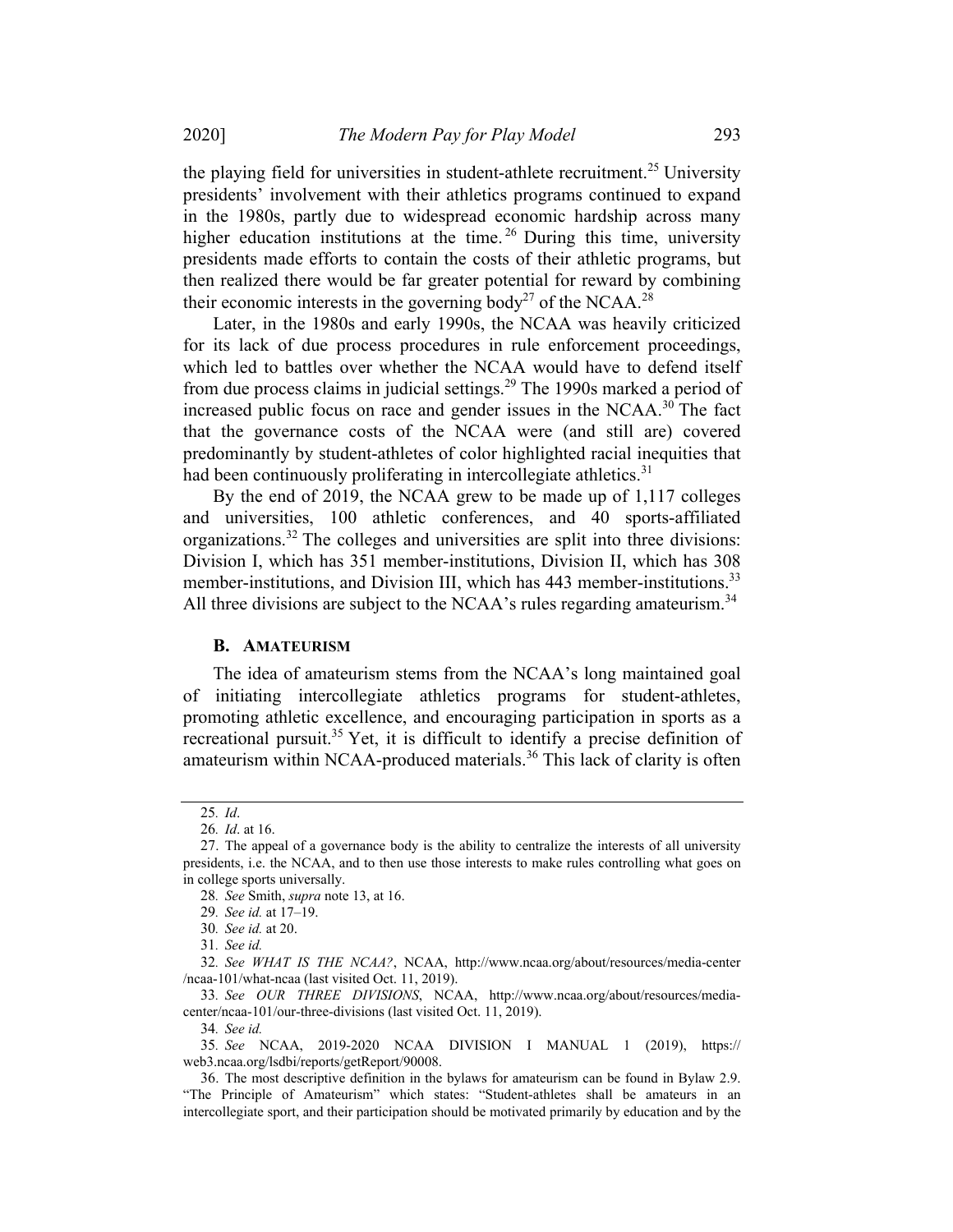examined in judicial opinions critical of amateurism as a justification for restricting student-athlete compensation, but much of the confusion has been attributed to inconsistent explanations offered by the NCAA.<sup>37</sup>

The initial NCAA bylaws of 1906 did not permit student-athletes to receive any type of compensation—like money, emoluments, or financial concessions—as consideration for inducement to play in or enter into an athletic contest.38 This included prohibiting what is known today as athletic scholarships.<sup>39</sup> It is no secret that, despite these prohibitions, such rules were largely disregarded and the payment of star athletes became highly prevalent as an effect of the rapid commercialization of intercollegiate sports. 40

In 1956, the NCAA enacted its first rule allowing schools to award athletic scholarships to student-athletes, now referred to as "grant-in-aid" scholarships.<sup>41</sup> Grant-in-aid scholarships gave NCAA member-institutions a way to target athletes in recruitment with promises of financial consideration. <sup>42</sup> These scholarships permitted schools to cover studentathletes' regular expenses relating to college education, including tuition, fees, room and board, books, and incidental expenses. <sup>43</sup> The new scholarship rules helped the NCAA balance notions of commercialization and amateurism while opening the door for the NCAA to gain greater control over its member-institutions through rule enforcement.<sup>44</sup> However, the allowances for these scholarships have markedly shifted over time through amendments made to NCAA bylaws. For example, in 2013, new amendments permitted differing levels of scholarship compensation based on the type of sport for which a student-athlete was recruited.<sup>45</sup>

Recently, the NCAA enacted new bylaws to ease some restrictions on compensation received outside of student-athletes' participation in

physical, mental and social benefits to be derived. Student participation in intercollegiate athletics is an avocation, and student-athletes should be protected from exploitation by professional and commercial enterprises." See id. at 3.

<sup>37</sup>. See Steele, supra note 7, at 513–14; see also In re NCAA Ath. Grant-In-Aid Cap Antitrust Litig., 375 F. Supp. 3d 1058, 1070 (2019) (Judge Wilkens criticizes the NCAA's definition of amateurism in a recent opinion: "Defendants nowhere define the nature of the amateurism they claim consumers insist upon. Defendants offer no stand-alone definition of amateurism either in the NCAA rules or in argument.").

<sup>38</sup>. See Steele, supra note 7 at 513–14.

<sup>39</sup>. See id.

<sup>40</sup>. See Smith, supra note 13, at 11, n. 7; see also Dylan Lathrop, Meet The Bag Man: 10 Rules For Paying College Football Players, BANNER SOC'Y, https://www.bannersociety.com /2014/4/10/20703758/bag-man-paying-college-football-players (last visited Nov. 22, 2019).

<sup>41</sup>. See Steele, supra note 7 at 514; See also Sheetz, supra note 14, at 870.

<sup>42</sup>. See Sheetz, supra note 17, at 870.

<sup>43</sup>. See Steele, supra note 7, at 514.

<sup>44</sup>. See Sheetz, supra note 17, at 870.

<sup>45</sup>. See Steele, supra note 7, at 515.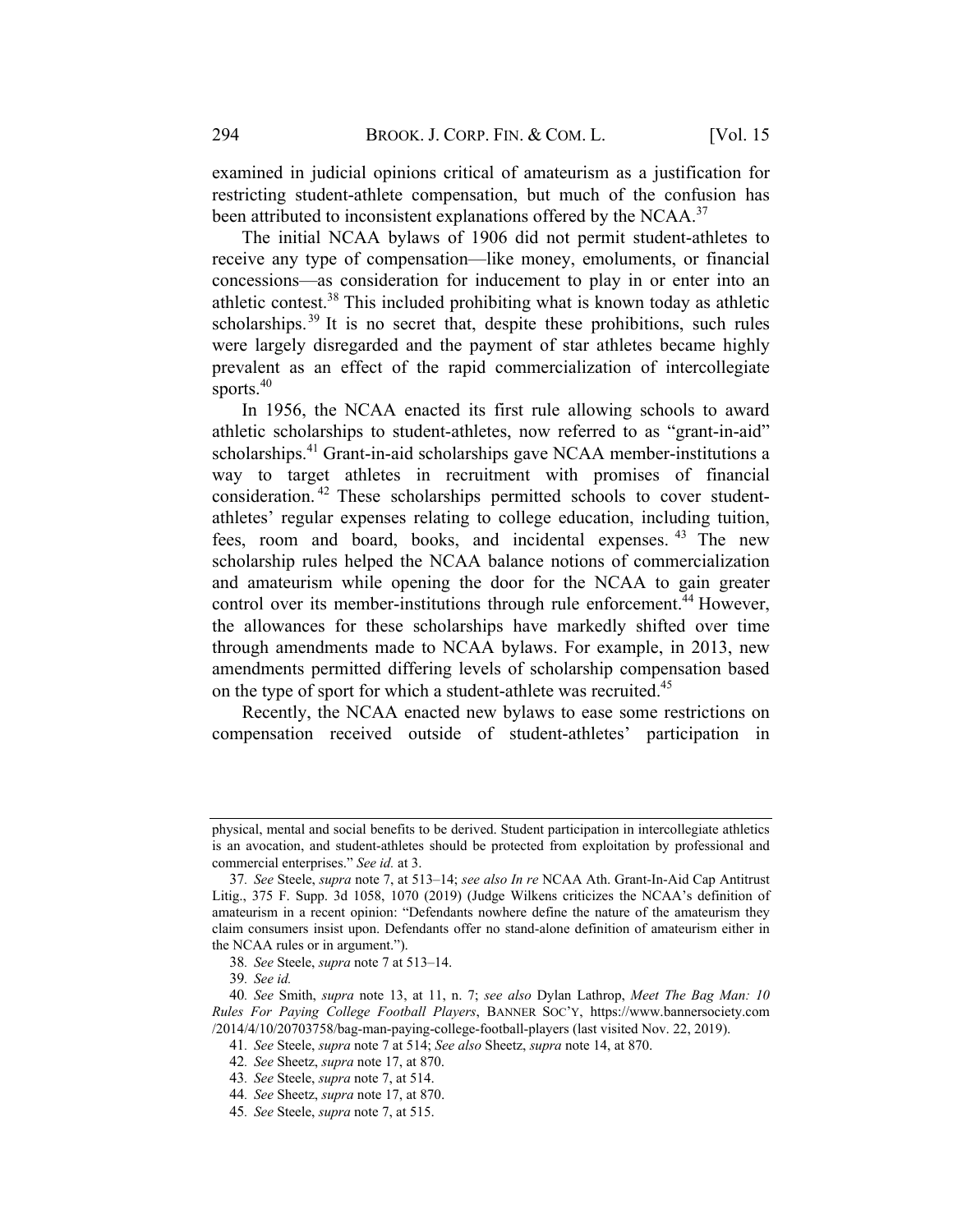collegiate sports, but heavy restrictions still remain.<sup>46</sup> These bylaws include permissions to accept compensation for participation in a competition while not representing a member-institution, but the compensation may not include cash or cash equivalents that exceed the actual value of necessary expenses to participate.<sup>47</sup> There are also new rules describing studentathletes' involvements with professional teams.<sup>48</sup> As part of those bylaws, the NCAA restricts prospective student-athletes from participation in collegiate sports if they sign a contract to play for a professional team,<sup>49</sup> even if the contract takes effect after completion of their collegiate career.<sup>50</sup> An exception is made for potential student-athletes before full-time collegiate enrollment, unless they are men's ice hockey or skiing participants.<sup>51</sup>

It is readily apparent that the NCAA does not want student-athletes to earn any type of net income (or be cash positive at all) from their participation in collegiate sports as a student-athlete.<sup>52</sup> Previously, the NCAA required student-athletes in Division I to sign a waiver releasing their commercial right to license their [student-athlete] NIL rights in perpetuity.<sup>53</sup> In 2014, the NCAA eliminated the in perpetuity name-andlikeness release from its Division I forms, however, this had no effective benefit while student-athletes remained enrolled.<sup>54</sup>

48. See generally id. at 68–71.

49. Bylaw 12.2.5. "Contracts and Compensation" states: "An individual shall be ineligible for participation in an intercollegiate sport if he or she has entered into any kind of agreement to compete in professional athletics, either orally or in writing, regardless of the legal enforceability of that agreement." (Revised: 1/10/92). Id.

50. Bylaw 12.2.5.2 "Nonbinding Agreement" states: "An individual who signs a contract or commitment that does not become binding until the professional organization's representative or agent also signs the document is ineligible, even if the contract remains unsigned by the other parties until after the student-athlete's eligibility is exhausted." Id.

51. Bylaw 12.2.5.1 "Before Initial Full-Time Collegiate Enrollment—Sports Other Than Men's Ice Hockey and Skiing" states: "In sports other than men's ice hockey and skiing, before initial full-time collegiate enrollment, an individual may enter into an agreement to compete on a professional team (per Bylaw 12.02.12), provided the agreement does not guarantee or promise payment (at any time) in excess of actual and necessary expenses to participate on the team." (Adopted:4/29/10 effective 8/1/10 applicable to student-athletes who initially enroll full time in a collegiate institution on or after 8/1/10). Id.

52. See generally id.

53. See Sheetz, supra note 17, at 873.

54. See Marc Edelman, Removing The NCAA Name-And-Likeness Release Is Just 'Smoke And Mirrors' In The Fight For College Athlete Rights, FORBES (Jul. 25, 2014, 9:51am), https://www.forbes.com/sites/marcedelman/2014/07/25/ncaa-name-and-likeness-release-is-justsmoke-and-mirrors/#1899b9443b82.

<sup>46</sup>. See NCAA, 2019-2020 NCAA DIVISION I MANUAL 1, 234 (2019), https://web3.ncaa.org/lsdbi/reports/getReport/90008.

<sup>47.</sup> Bylaw 16.1.1.1. "Awards Received for Participation While not Representing the Institution" states: "Awards received by an individual for participation in competition while not representing the institution shall conform to the rules of the amateur sports organization that governs the competition, but may not include cash (or cash equivalents) that exceeds actual and necessary expenses (see Bylaw 12.1.2.4)." Id. at 234.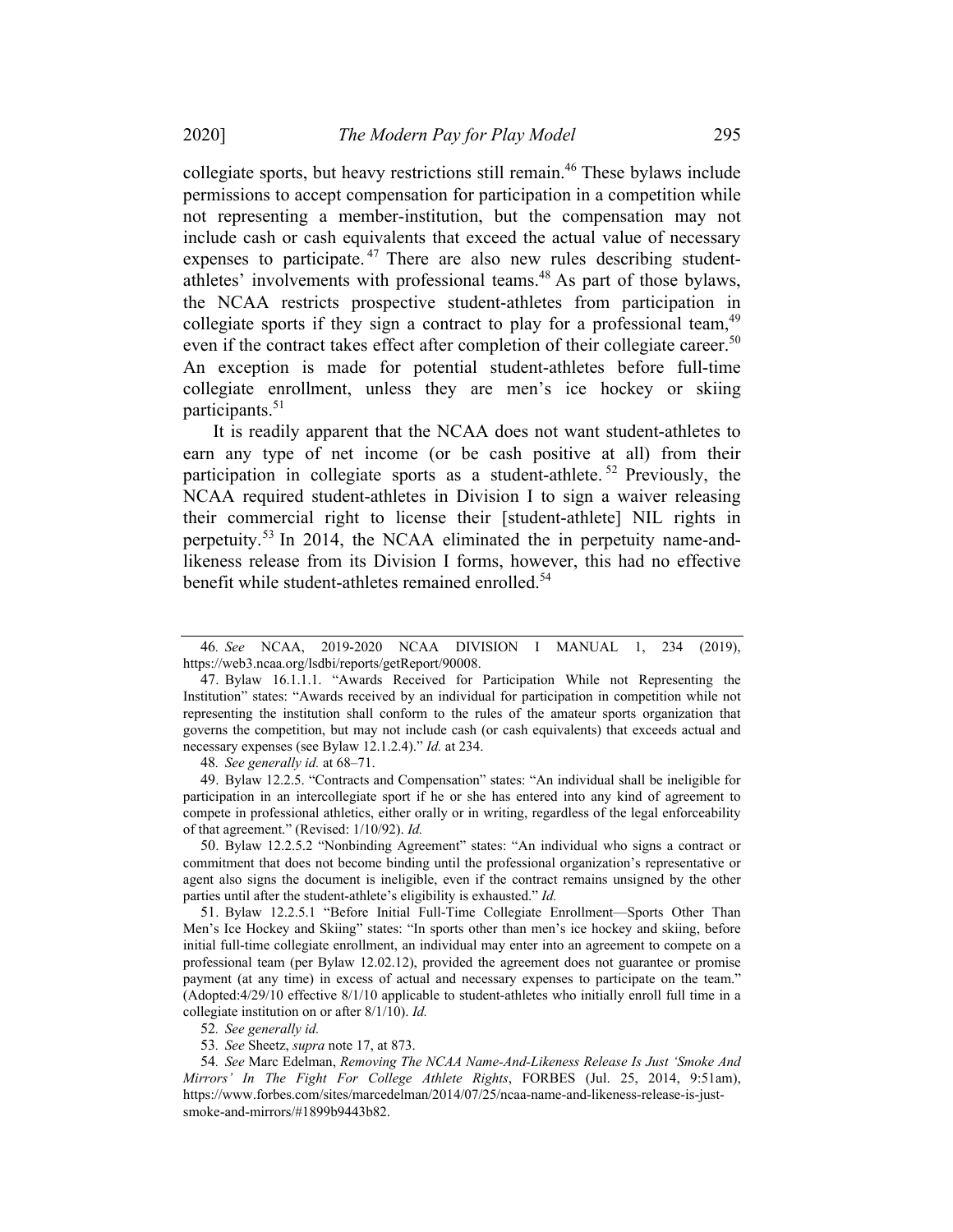The NCAA continues to maintain its power over NIL rights through bylaws that describe situations of non-permissible use of a student-athletes' NIL rights.<sup>55</sup> An NCAA member-institution that does not take action against a student-athlete found to be in violation of NCAA bylaws can be penalized with loss of scholarships, team eligibility in postseason activities, and monetary fines.<sup>56</sup> In sum, these bylaws enable the NCAA to prevent student-athletes from selling their NIL rights to third parties while creating harsh penalties for member-institutions should they decline to report infractions.<sup>57</sup>

#### II. ANTI-TRUST LAW AND ITS APPLICATION IN O'BANNON

# A. THE SHERMAN ANTITRUST ACT

Over a century ago, the federal government enacted the Sherman Antitrust Act of 1890 (Sherman Act) in order to outlaw monopolistic business practices. <sup>58</sup> The Sherman Act initially authorized the federal government to institute proceedings against massive trusts as a mechanism to dissolve them;<sup>59</sup> these trusts were arrangements by which stockholders in several companies transferred their shares to a single set of trustees, allowing the newly formed trust to dominate major industries and destroy competition. <sup>60</sup> The Sherman Act's objective was to prohibit any combination "in the form of trust or otherwise that was in restraint of trade or commerce among the several states, or with foreign nations."<sup>61</sup> The Sherman Act outlawed "every contract, combination, or conspiracy in restraint of trade" and any "monopolization, attempted monopolization, or

<sup>55.</sup> Bylaw 12.5.2.1 "Advertisements and Promotions After Becoming a Student-Athlete" states: "After becoming a student-athlete an individual shall not be eligible for participation in intercollegiate athletics if the individual: (a) [a]ccepts any remuneration for or permits the use of his or her name or picture to advertise, recommend or promote directly the sale or use of a commercial product or service of any kind; or (b) Receives remuneration for endorsing a commercial product or service through the individual's use of such product or service." NCAA, 2019-2020 NCAA DIVISION I MANUAL 1, 77 (2019), https://web3.ncaa.org/lsdbi/reports /getReport/90008; See also Edelman, supra note 54.

<sup>56.</sup> Bylaw 19.9.11 "Obligation of Institution to Take Appropriate Action" states: "If a violation has been found that affects the eligibility of one or more student-athletes, the institution and its conference, if any, shall be notified of the violation and the name(s) of the studentathlete(s) involved. If the institution fails to take appropriate action by declaring the studentathlete(s) ineligible, the institution shall be required to show cause to the Committee on Infractions or Independent Resolution Panel why additional penalties should not be prescribed for a failure to abide by the conditions and obligations of membership if it permits the studentathlete(s) to compete in intercollegiate athletics." NCAA, 2019-2020 NCAA DIVISION I MANUAL 1, 378 (2019), https://web3.ncaa.org/lsdbi/reports/getReport/90008.

<sup>57</sup>. See Edelman, supra note 54.

<sup>58</sup>. See 15 U.S.C. §§ 1–38; see also U.S. Nat'l Archives & Rec. Admin., Sherman Antitrust Act (1890), https://www.ourdocuments.gov/doc.php?flash=false&doc=51#.

<sup>59</sup>. See id.

<sup>60</sup>. See id.

<sup>61</sup>. See id.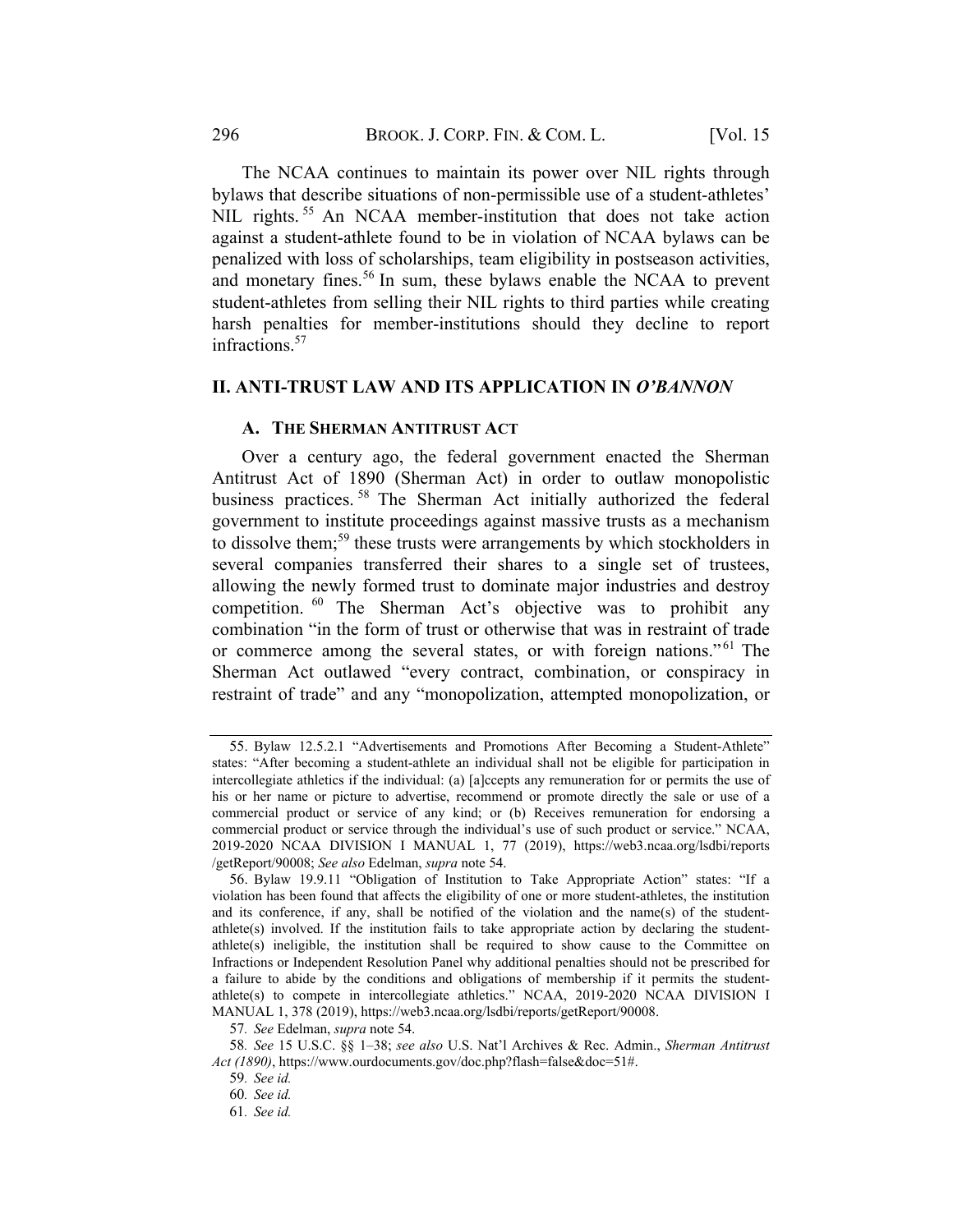conspiracy or combination to monopolize."<sup>62</sup> However, in Standard Oil v. U.S., the Supreme Court narrowed the operation of the Sherman Act by articulating the Rule of Reason test, which asks whether a given restraint's harm to competition outweighs its procompetitive effects, and thereafter, prohibiting restraints of trade deemed too harmful to an industry.<sup>63</sup>

Many commentators argue the Sherman Act should apply to the NCAA because, among other reasons, the NCAA is organized to maximize revenues for its member-intuitions while it restricts student-athletes' economic gain inside and outside of their roles as student-athletes.<sup>64</sup> It is ironic how closely analogous the NCAA is to the massive trusts that the Sherman Act was created to dissolve—like those trusts, the NCAA is an arrangement by several universities to transfer governance power of collegiate sports from their individual universities to a single set of decision makers, allowing those decision makers to dominate the collegiate sports industry and stifle any potential competition. And at one point, it appeared as though the NCAA was on the verge of receiving similar treatment as those trusts. In NCAA v. Board of Regents, the Supreme Court utilized the Rule of Reason to hold that the NCAA's television plan violated Section 1 of the Sherman Act because it constituted illegal per se price fixing of television contracts, however, the Court declined to extend the protections of the Sherman Act to student-athletes regulated by the NCAA.<sup>65</sup> The Court indicated that NCAA rules regarding amateurism, academic integrity, and competitive fairness did not violate antitrust laws because, consistent with the Sherman Act, the NCAA must have ample latitude to preserve a revered tradition that might otherwise die, and their rules are already tailored to that critical role.<sup>66</sup> This ruling laid the groundwork for federal courts to reject subsequent antitrust challenges to NCAA rules by granting unprecedented deference to the NCAA. $^{67}$  But the proverbial tide began to turn against the NCAA when the district court in O'Bannon examined amateurism principles under a more contemporary lens.<sup>68</sup>

<sup>62</sup>. The Antitrust Laws, FED. TRADE COMM'N, https://www.ftc.gov/tips-advice/competitionguidance/guide-antitrust-laws/antitrust-laws (last visited Oct. 11, 2019).

<sup>63</sup>. See Standard Oil Co. v. United States, 221 U.S. 1, 66–67 (1911).

<sup>64</sup>. See Matthew J. Mitten, Applying Antitrust Law to NCAA Regulation of" Big Time" College Athletics: The Need to Shift from Nostalgic 19th and 20th Century Ideals of Amateurism to the Economic Realities of the  $21^{st}$  Century, 11 MARQ. SPORTS L. REV. 1, 3 (2000); See also Asim S. Raza, Should the NCAA's Eligibility Rules Be Subjected to the Sherman Antitrust Act?, 4 DEPAUL J. ART, TECH. & INTELL. PROP. L.113, 123–24 (1993); Erin Cronk, Unlawful Encroachment: Why the NCAA Must Compensate Student-Athletes for the Use of Their Names, Images, And Likenesses, 34 U. LA VERNE L. REV. 135, 137 (2013).

<sup>65.</sup> Nat'l. Coll. Athletic Assn. v. Bd. of Regents, 468 U.S. 85, 101–02 (1984).

<sup>66</sup>. See id. at 120.

<sup>67</sup>. See Mitten, supra note 64, at 4.

<sup>68</sup>. See generally O'Bannon v. Nat'l Coll. Athletic Assn., 7 F. Supp. 3d 955 (N.D. Cal. 2014).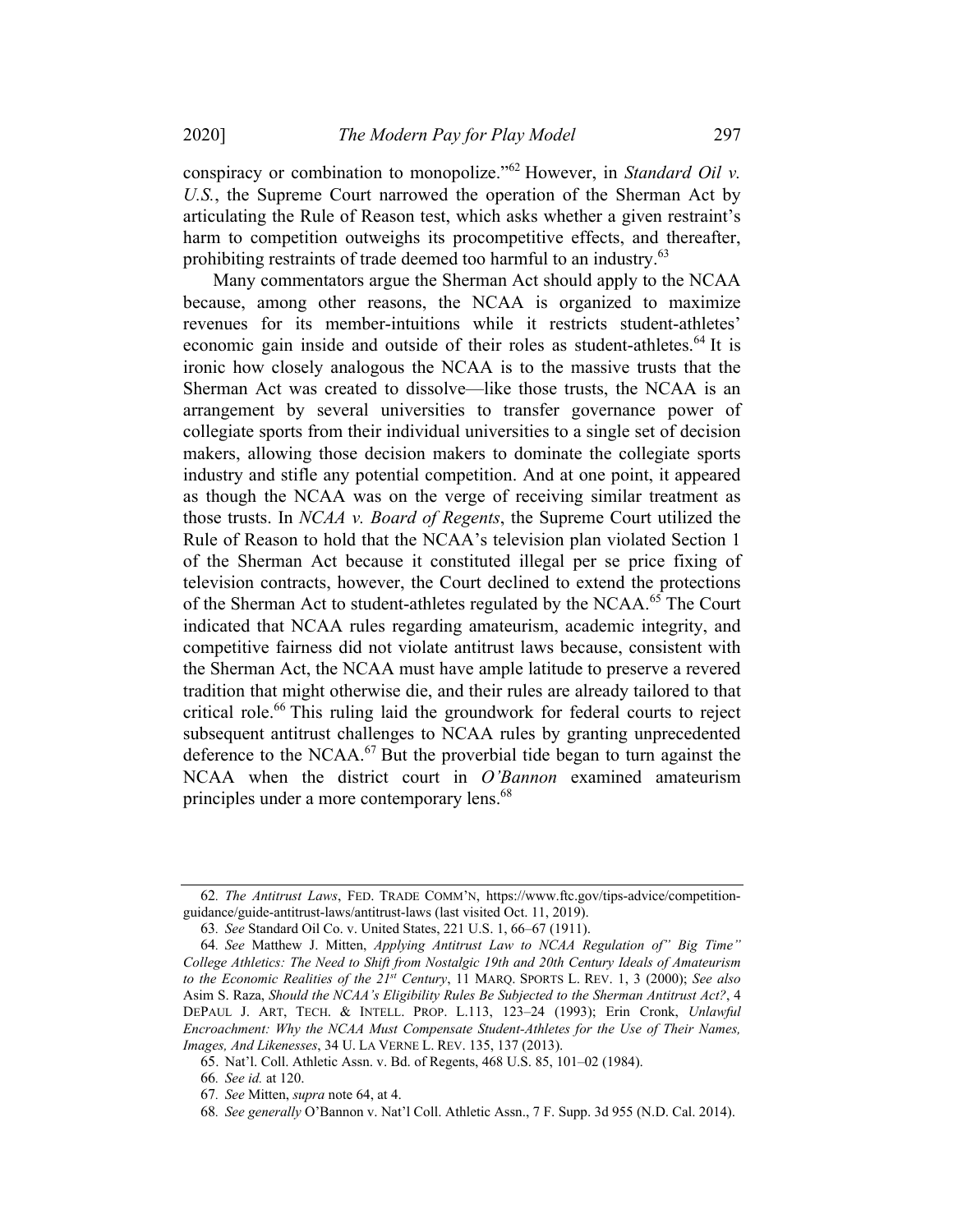#### B. O'BANNON V. NCAA

The O'Bannon lawsuit began after Ed O'Bannon, a former college athlete, noticed an avatar in a video game that both physically resembled him and wore a University of California Los Angeles basketball jersey with the same number he wore when he played for the university.<sup>69</sup> The lawsuit was brought in 2009 as a class-action lawsuit comprising of then-current and former college athlete plaintiffs challenging the NCAA's rules restricting compensation for elite men's football and basketball players.<sup>70</sup> The plaintiffs claimed that the set of rules barring student-athletes from receiving a share of revenue from the NCAA for the sale of licenses to use student-athletes' names, images, and likenesses in video games, live game telecasts, and other footage constituted an unreasonable restraint of trade that violated the Sherman Act.<sup>71</sup> The NCAA denied the allegations and asserted that the challenged restrictions on student-athlete compensation were reasonable as procompetitive justifications because they were necessary to maintain the tradition of amateurism, maintain the competitive balance among member-institutions, promote integration of academics and athletics, and increase the total output of its product (i.e. sporting events).<sup>72</sup> These were the same arguments the NCAA relied on in *Board of Regents*.<sup>73</sup>

In forming its opinion, the court first considered the Rule of Reason as the presumptive standard under which it would decide whether the NCAA's rules and bylaws operated as an unreasonable restraint of trade, and therefore, be in violation of the Sherman Act.<sup>74</sup> The court explained that "[a] restraint violates the rule of reason if the restraint's harm to *competition* outweighs its *procompetitive effects*."<sup>75</sup> In order to make that determination, courts in the Ninth Circuit rely on a burden shifting framework that begins with the plaintiff bearing the initial burden of proving that the restraint poses "significant anticompetitive effects" within a "relevant market."<sup>76</sup> If this initial burden is satisfied, the burden then shifts to the defendant to come forward with evidence of the restraint's procompetitive effects.<sup>77</sup> Finally, if the defendant satisfies its burden, the plaintiff must show that the legitimate procompetitive objectives outlined by the defendant can be achieved in a substantially less restrictive manner.<sup>78</sup> Under this backdrop, the plaintiffs pointed to two relevant markets where

<sup>69</sup>. See Sheetz, supra note 17 , at 866.

<sup>70</sup>. O'Bannon, 7 F. Supp. 3d at 962–63.

<sup>71</sup>. Id. at 963.

<sup>72</sup>. Id. at 973.

<sup>73</sup>. See Steele, supra note 7, at 521.

<sup>74</sup>. O'Bannon, 7 F. Supp. 3d at 985.

<sup>75</sup>. Id. at 985. (citing Tanaka v. Univ. of S. Cal., 252 F.3d 1059, 1063 (9th Cir. 2001) (emphasis added).

<sup>76</sup>. Id.

<sup>77</sup>. Id.

<sup>78</sup>. Id.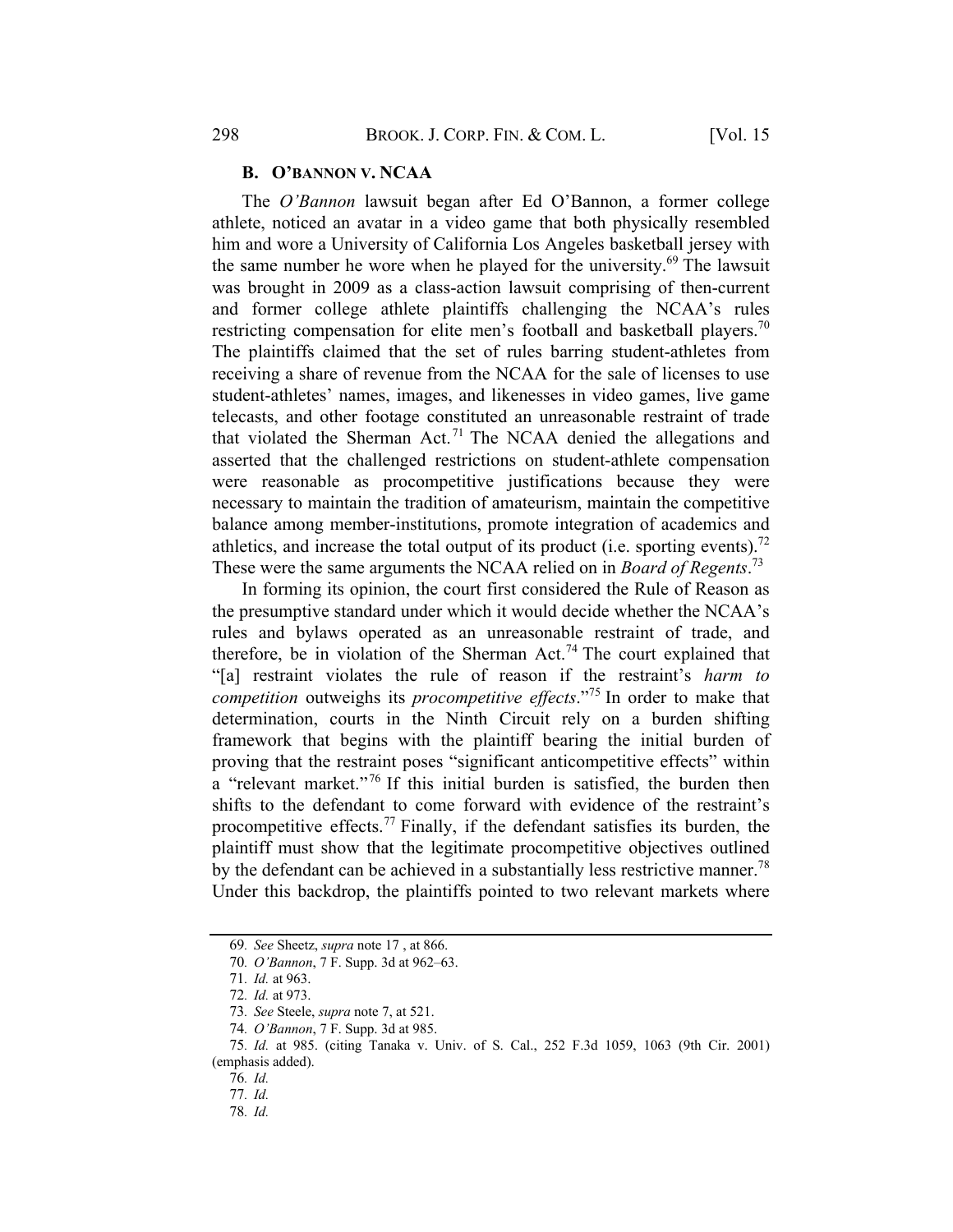they claimed the challenged restraint caused anticompetitive effects: (1) the "college education market," in which colleges and universities compete to recruit student-athletes; and (2) the "group licensing market," in which media entities, like television networks and videogame developers, compete for group licenses to use the NIL rights of student-athletes in their commercialized content.79

In considering the market for college education, the court concluded that colleges and universities are the only suppliers of the bundle of college education and athletic opportunities in the relevant market.<sup>80</sup> Additionally, the court noted colleges and universities have exercised power, through the NCAA and its conferences, to fix the price of their product by forming an agreement to charge every prospective student-athlete the same price for the bundle of educational and athletic opportunities they offer in exchange for the student-athletes' athletic services and rights while they are enrolled.<sup>81</sup> If a school sought to lower its price by offering further forms of compensation, that school may be subject to sanctions by the NCAA.<sup>82</sup> For these reasons, the court held that this price-fixing agreement constituted a restraint of trade. <sup>83</sup> The court pointed out that agreements among universities not to offer student-athletes a share of their licensing revenue indirectly eliminated a form of price competition.<sup>84</sup> In past cases involving anti-trust suits, the Supreme Court has held similar agreements to be inherently unlawful.<sup>85</sup>

In its group licensing market analysis, the court identified three submarkets for group licensing of student-athletes' NIL rights: (1) live game telecasts, (2) videogames, and (3) game re-broadcasts, highlight clips, and other archival footage.<sup>86</sup> The court discerned that student-athletes could serve as hypothetical sellers of their NIL rights while media companies could serve as hypothetical buyers in each potential market.<sup>87</sup>

86. O'Bannon v. Nat'l Coll. Athletic Assn., 7 F. Supp. 3d 955, 993 (N.D. Cal. 2014). 87. Id. at 994–99.

<sup>79</sup>. Id. at 986.

<sup>80.</sup> O'Bannon v. Nat'l Coll. Athletic Assn., 7 F. Supp. 3d 955, 988 (N.D. Cal. 2014).

<sup>81</sup>. Id.

<sup>82</sup>. Id.

<sup>83</sup>. Id.

<sup>84</sup>. Id. at 990.

<sup>85</sup>. See Catalano, Inc. v. Target Sales, Inc., 446 U.S. 643, 650 (1980) (holding that an agreement among competing wholesalers to refuse to sell to a retailer unless the retailer made payment in advance or upon delivery was a form of price fixing that lacked any potential redeeming value and declared unlawful per se); see also Nat'l Soc'y of Prof. Eng'rs v. U.S., 435 U.S. 679, 692 (1978) (holding the society of engineers could not require its members to adhere to a code of professional ethics that disallowed competitive bidding because it was an indirect form of price-fixing which operated to restrain trade within the meaning of the Sherman Act); see also Cont'l Television, Inc. v. GTE Sylvania Inc., 433 U.S. 36, 50 (1977) (noting that per se rules of illegality on trade-restrictive practices are appropriate because of their pernicious effect on competition and lack of redeeming virtue).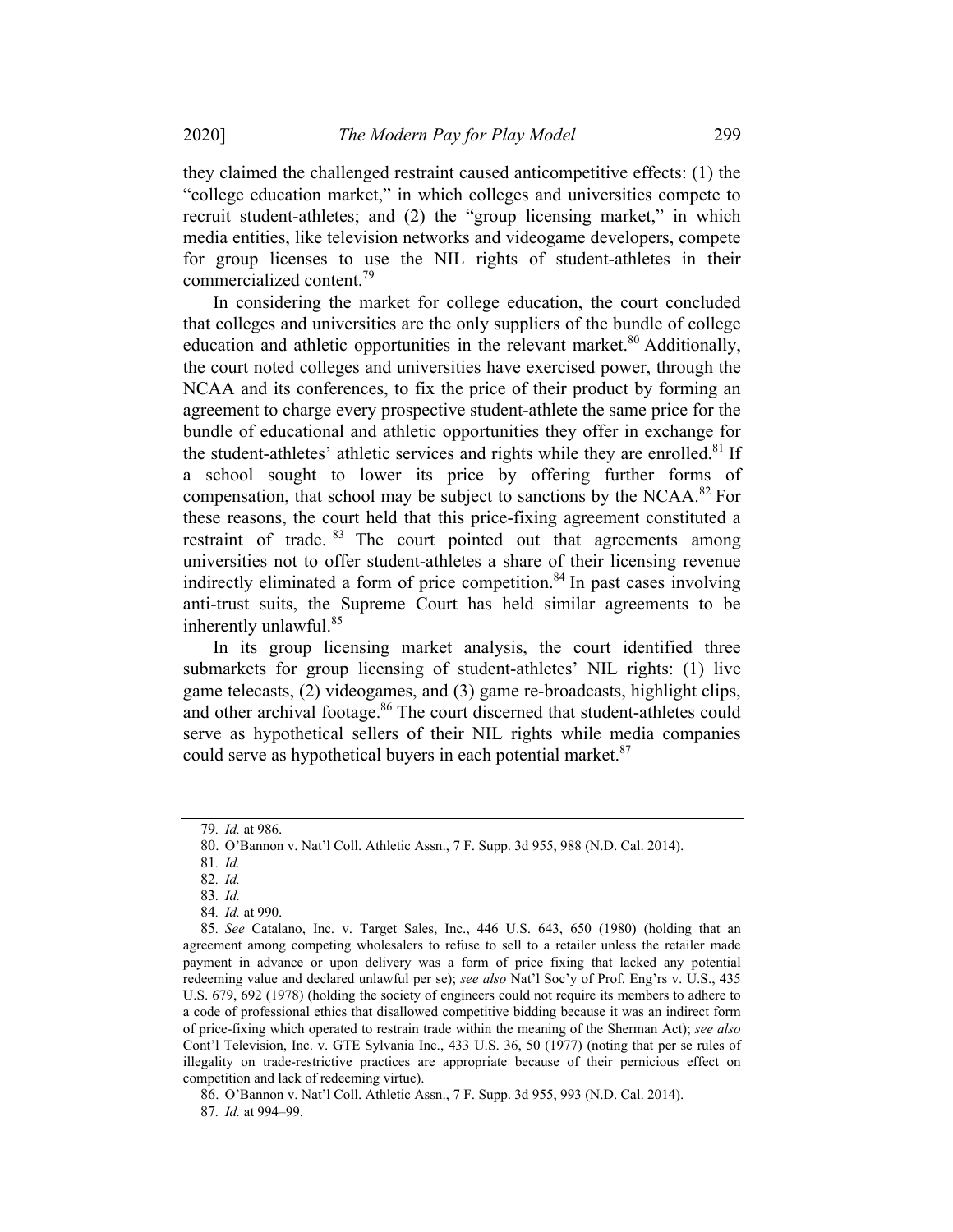With regards to the live game telecast submarket, the court found that the plaintiffs failed to show that the NCAA's rules would harm competition because they could not show, even absent NCAA rules, any situation where student-athletes would compete against each other to sell group licenses or that buyers of group licenses might compete against each other.<sup>88</sup> The court reasoned that if a network or media company sought a group license for a specific event, it would have to obtain a group license from each university participating in that event.<sup>89</sup> Furthermore, the court suggested that none of the universities would compete against each other as sellers of group licenses because each group license would have to be sold in order for any single group to have value;<sup>90</sup> since buyers already competed against each other for these group licenses, allowing student-athletes to seek compensation for group licenses would not increase the number of television networks nor enhance competition in this submarket. $91$ 

The court used the same reasoning to conclude that the challenged rules do not suppress competition in the videogame submarket.<sup>92</sup> The fact that every team or student-athlete would be included in the videogame infers that competition is highly unlikely, and thus, unharmed.  $93$  Similarly, because videogame developers would need to acquire group licenses from all teams or a set of teams, those teams would not compete against each other because they have a shared interest in ensuring the developer acquired each group license required to create a marketable product.<sup>94</sup>

In considering the submarket for game re-broadcasts, highlight clips, and other archival footage, the court recognized that the NCAA employed a third-party agent to manage all licensing related to the submarket.<sup>95</sup> Since the third-party agent was expressly prohibited from licensing any footage featuring then-current student-athletes and had to obtain permission from former student-athletes, the court held no current or former student-athletes were actually deprived of any compensation they would otherwise receive in the absence of the challenged NCAA rules.<sup>96</sup>

Although the plaintiffs could not show the NCAA's rules imposed a restraint on competition in the overall group licensing market, they satisfied their burden of showing that the NCAA's rules imposed a restraint on competition in the college education market.  $97$  As a result, the burden shifted to the NCAA to assert procompetitive justifications for its rules

<sup>88</sup>. Id. at 994–98.

<sup>89</sup>. Id. at 995.

<sup>90</sup>. Id.

<sup>91</sup>. Id. at 996.

<sup>92.</sup> O'Bannon v. Nat'l Coll. Athletic Assn., 7 F. Supp. 3d 955, 998 (N.D. Cal. 2014).

<sup>93</sup>. Id. at 997.

<sup>94</sup>. Id. at 998.

<sup>95</sup>. Id.

<sup>96</sup>. Id.

<sup>97</sup>. Id. at 999.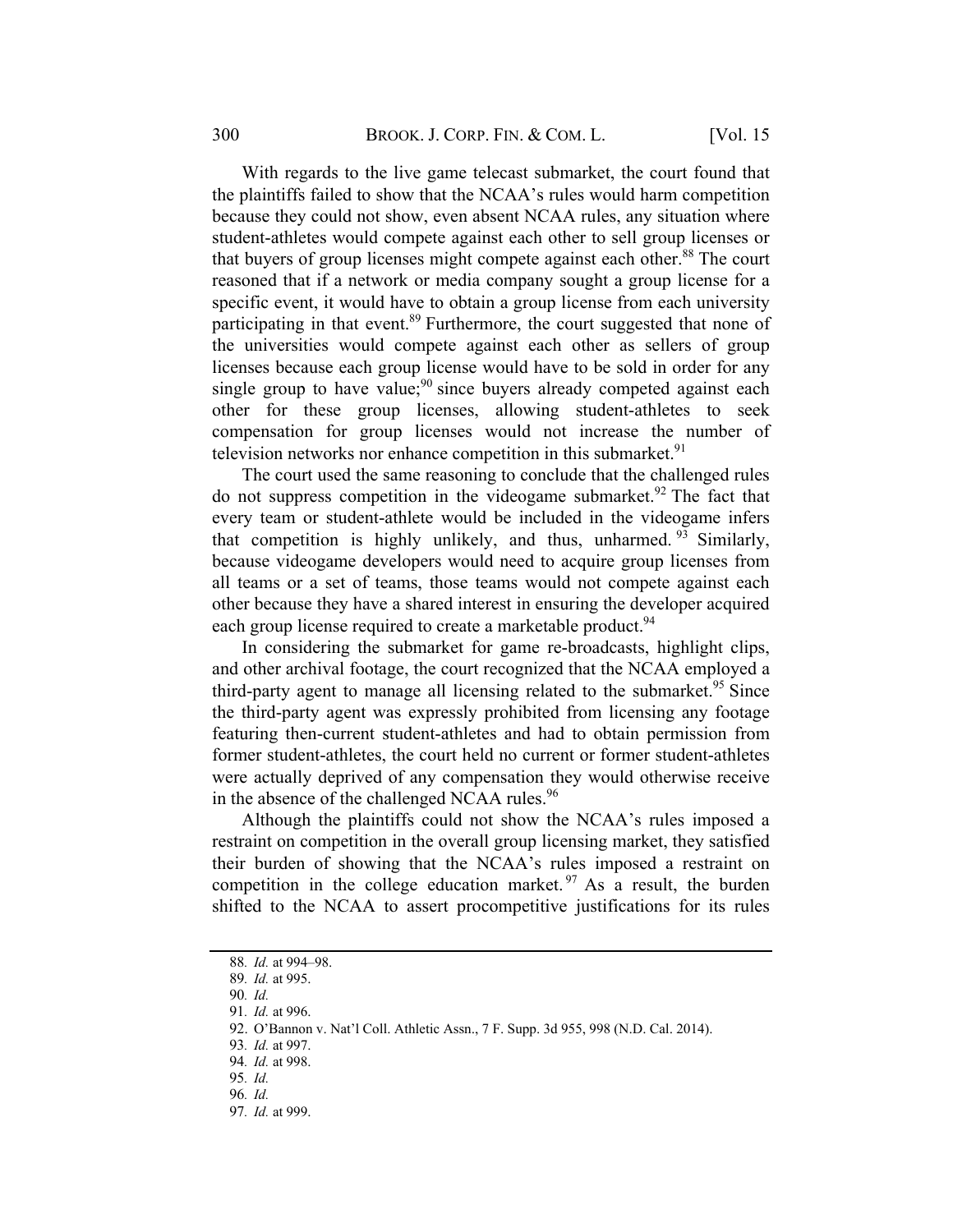barring student-athletes from receiving compensation for use of their NIL rights. <sup>98</sup> The NCAA, as it did in Board of Regents, set forth four procompetitive justifications: (1) the preservation of amateurism in college sports; (2) promoting competitive balance among college sports teams; (3) the integration of academics and athletics; and (4) the ability to generate greater output in relevant markets.<sup>99</sup>

The court gave its greatest scrutiny to the "preservation of amateurism" justification.<sup>100</sup> The court pointed out that *Board of Regents* "does not stand for the sweeping proposition that student-athletes must be barred, both during their college years and forever thereafter, from receiving any monetary compensation for the commercial use of their names, images, and likenesses."<sup>101</sup> The court reexamined the Supreme Court's suggestion that in order to preserve the quality of the NCAA's product, student-athletes must not be paid.<sup>102</sup> It reasoned that such a suggestion was not based on any factual findings from the record and does not establish that the NCAA's current restraints are procompetitive or without less restrictive alternatives.<sup>103</sup> Additionally, the plaintiffs had shown that the college sports industry has changed substantially in the thirty years since Board of Regents was decided.<sup>104</sup> Lastly, the court scrutinized the ambiguity of amateurism by citing the historical practice of the NCAA to frequently revise its rules governing student-athlete compensation, sometimes in contradiction to its core set of principles. 105

Although the court ultimately found the NCAA's amateurism principles were weak procompetitive justifications for restrictions on student-athlete compensation, it did not go as far as to render amateurism a nonjustification.<sup>106</sup> It opined that "[a]lthough [NCAA rules] might justify a restriction on large payments to student-athletes while in school, they do not justify the rigid prohibition on compensating student-athletes, in the present or in the future, with any share of licensing revenue generated from the use of their names, images, and likenesses."<sup>107</sup> From the court's perspective, the NCAA had provided sufficient evidence showing that by preventing student-athletes from being paid large sums of money and facilitating integration of student-athletes into academic communities, one

<sup>98.</sup> O'Bannon v. Nat'l Coll. Athletic Assn., 7 F. Supp. 3d 955, 999 (N.D. Cal. 2014).

<sup>99</sup>. Id.

<sup>100</sup>. Id. at 999–1002.

<sup>101</sup>. Id. at 999.

<sup>102</sup>. Id.

<sup>103</sup>. Id. at 999–1000.

<sup>104.</sup> O'Bannon v. Nat'l Coll. Athletic Assn., 7 F. Supp. 3d 955, 999–1000 (N.D. Cal. 2014).

<sup>105</sup>. Id. at 1000.

<sup>106</sup>. Id. at 1001.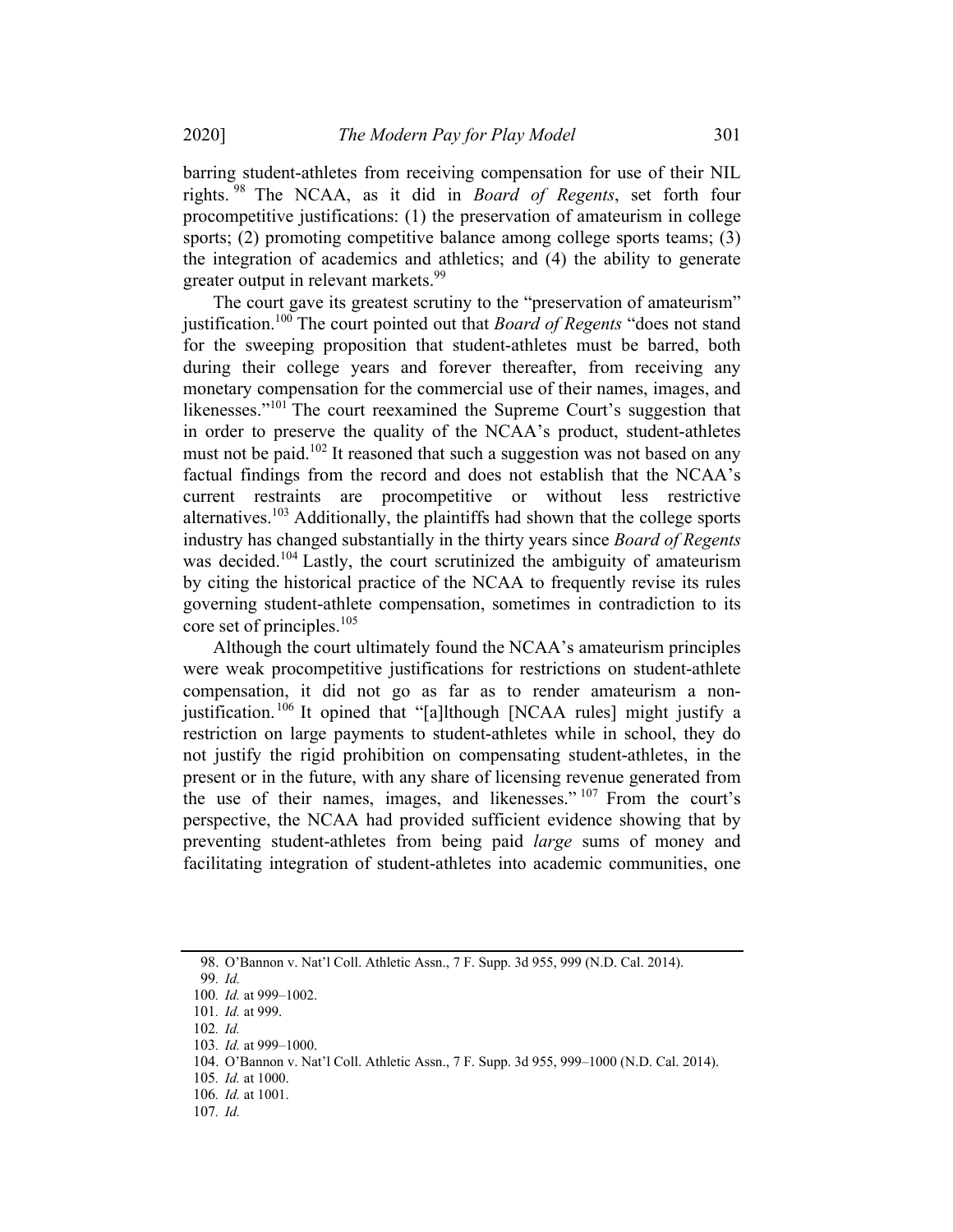could infer that some NCAA restraints on student-athlete compensation yielded procompetitive benefits. 108

Since the NCAA met its burden under the Rule of Reason, the burden made a final shift to the plaintiffs to show the existence of less restrictive alternatives to the challenged restraint. <sup>109</sup> Plaintiffs identified two less restrictive alternatives: (1) the NCAA could permit schools to award stipends to student-athletes up to the full cost of attendance to make up for any shortfall in its grants-in-aid, and (2) the NCAA could permit its schools to hold limited and equal shares of its licensing revenue in trust to be distributed to student-athletes after they leave college or after their athletic eligibility expires.<sup>110</sup> The court suggested the NCAA could prohibit schools from funding stipends or payments held in trust with anything other than revenue generated from the use of student-athletes' NIL rights. <sup>111</sup> Furthermore, permitting schools to award these stipends would increase price competition among schools in the college education market without undermining the NCAA's stated procompetitive objectives.<sup>112</sup> Lastly, the court concluded that a narrowly-tailored trust payment system—allowing schools to offer student-athletes a limited and equal share of licensing revenue generated from student-athletes' NIL rights—constituted a less restrictive means of achieving the NCAA's stated procompetitive goals.<sup>113</sup>

On appeal, a majority of the Ninth Circuit affirmed that NCAA restrictions on student-athlete compensation are subject to antitrust scrutiny and, therefore, must be tested under the Rule of Reason.<sup>114</sup> Reapplying the Rule of Reason, the appeals court affirmed the holding that compensation rules have a significant anticompetitive effect on the college education market and the NCAA's rules serve two legitimate procompetitive purposes identified by the district court, but the appeals court departed from the reasoning of the district court when considering less restrictive alternatives.<sup>115</sup> According to the appeals court, requiring the NCAA to provide compensation up to the full cost of attendance, replacing the grantin-aid scholarship, was proper. $116$  However, the appeals court found that the district court clearly erred in finding it a viable alternative to allow students to receive NIL rights cash payments directly from universities untethered to their academic expenses.<sup>117</sup> The court explained that "in finding that paying students cash compensation would promote amateurism as effectively as

<sup>108</sup>. Id. at 1004.

<sup>109</sup>. Id.

<sup>110.</sup> O'Bannon v. Nat'l Coll. Athletic Assn., 7 F. Supp. 3d 955, 1005 (N.D. Cal. 2014).

<sup>111</sup>. Id.

<sup>112</sup>. Id. at 1006.

<sup>113</sup>. Id. at 1006–07.

<sup>114.</sup> O' Bannon v. Nat'l Coll. Athletic Assn., 802 F.3d 1049, 1066 (9th Cir. 2015).

<sup>115</sup>. Id. at 1074.

<sup>116</sup>. Id. at 1074–75.

<sup>117</sup>. Id. at 1076.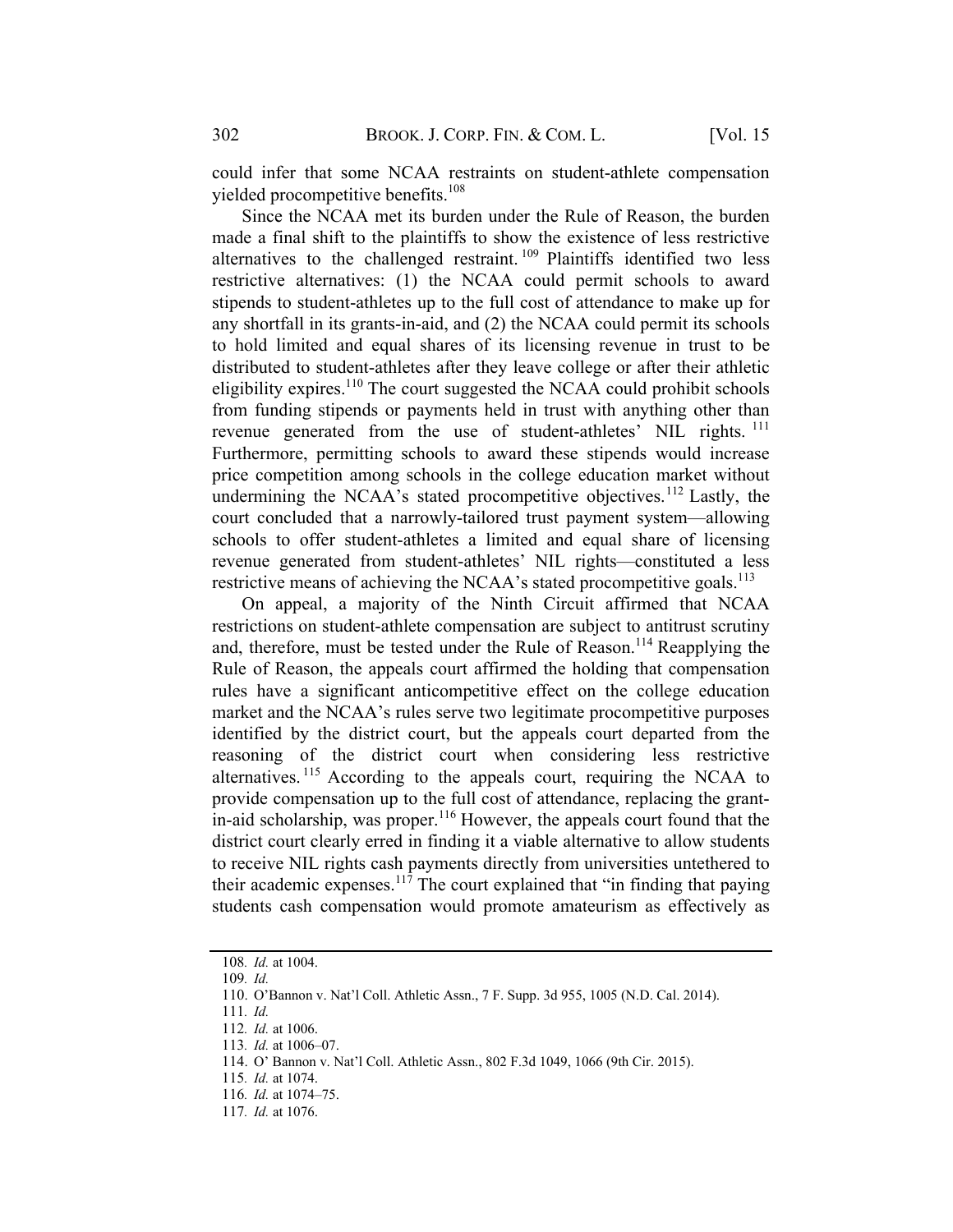not paying them, the district court ignored that not paying student-athletes is precisely what makes them amateurs."<sup>118</sup> Following this ruling, each party's request for appeal was denied by the Supreme Court, thereby giving full effect to the Ninth Circuit's ruling.<sup>119</sup>

# III. STATE LEGISLATIVE SOLUTIONS AND IMPLEMENTATION

# A. CALIFORNIA'S "FAIR PAY TO PLAY"

California has earned the distinguished label of leading all states in the movement to protect student-athletes from both health-related and financialrelated injuries. Aside from federal courts in California hosting several landmark legal challenges to NCAA rules,  $120$  the California State Legislature has passed state laws designed to protect student-athletes. In 2012, California passed the "Student-Athletes Bill of Rights," <sup>121</sup> which forced universities to pay insurance premiums for low-income athletes, cover medical expenses for student-athletes up to two years after they exhaust their eligibility, and, if the student-athlete suffers an incapacitating injury, provide a scholarship for up to five academic years or until the student-athlete completes their degree.<sup>122</sup>

In September 2019, California passed SB 206, publicly known as the Fair Pay to Play Act.<sup>123</sup> The text of the Act aims squarely at the NCAA's economic restrictions on student-athlete compensation. <sup>124</sup> The Act's purpose is to "develop policies to ensure appropriate protections are in place to avoid exploitation of student-athletes, colleges, and universities."125 Generally, it prohibits California's postsecondary educational institutions (except community colleges), athletic associations, conferences, or organizations with authority over intercollegiate athletics, from disciplining student-athletes who license their NIL rights or obtain professional representation relating to their participation in intercollegiate athletics.<sup>126</sup>

Alternatively, the Act prohibits athletic associations, conferences, or organizations with authority over intercollegiate athletics from restricting

<sup>118</sup>. Id.

<sup>119</sup>. See Nat'l Coll. Athletic Assn. v. O'Bannon, No. 15-1388, 2016 U.S. LEXIS 5140, at \*1 (U.S., Oct. 3, 2016); O'Bannon v. Nat'l Coll. Athletic Assn., No. 15-1167, 2016 U.S. LEXIS 5164, at \*1 (U.S., Oct. 3, 2016).

<sup>120</sup>. See supra, Part II.

<sup>121</sup>. See S.B. 206, Cal. State Assemb., 2019-20 Sess. (Cal. 2019), https://leginfo.legislature.ca. gov/faces/billTextClient.xhtml?bill\_id=201920200SB206.

<sup>122</sup>. See Dennis Dodd, California passes Student-Athlete Bill of Rights, CBS SPORTS (Oct. 9, 2012, 5:18 PM), https://www.cbssports.com/college-football/news/california-passes-studentathlete-bill-of-rights/.

<sup>123</sup>. See S.B. 206, Cal. State Assemb., 2019-20 Sess. (Cal. 2019), https://leginfo.legislature.ca. gov/faces/billTextClient.xhtml?bill\_id=201920200SB206.

<sup>124</sup>. See id.

<sup>125</sup>. See id.

<sup>126</sup>. See id.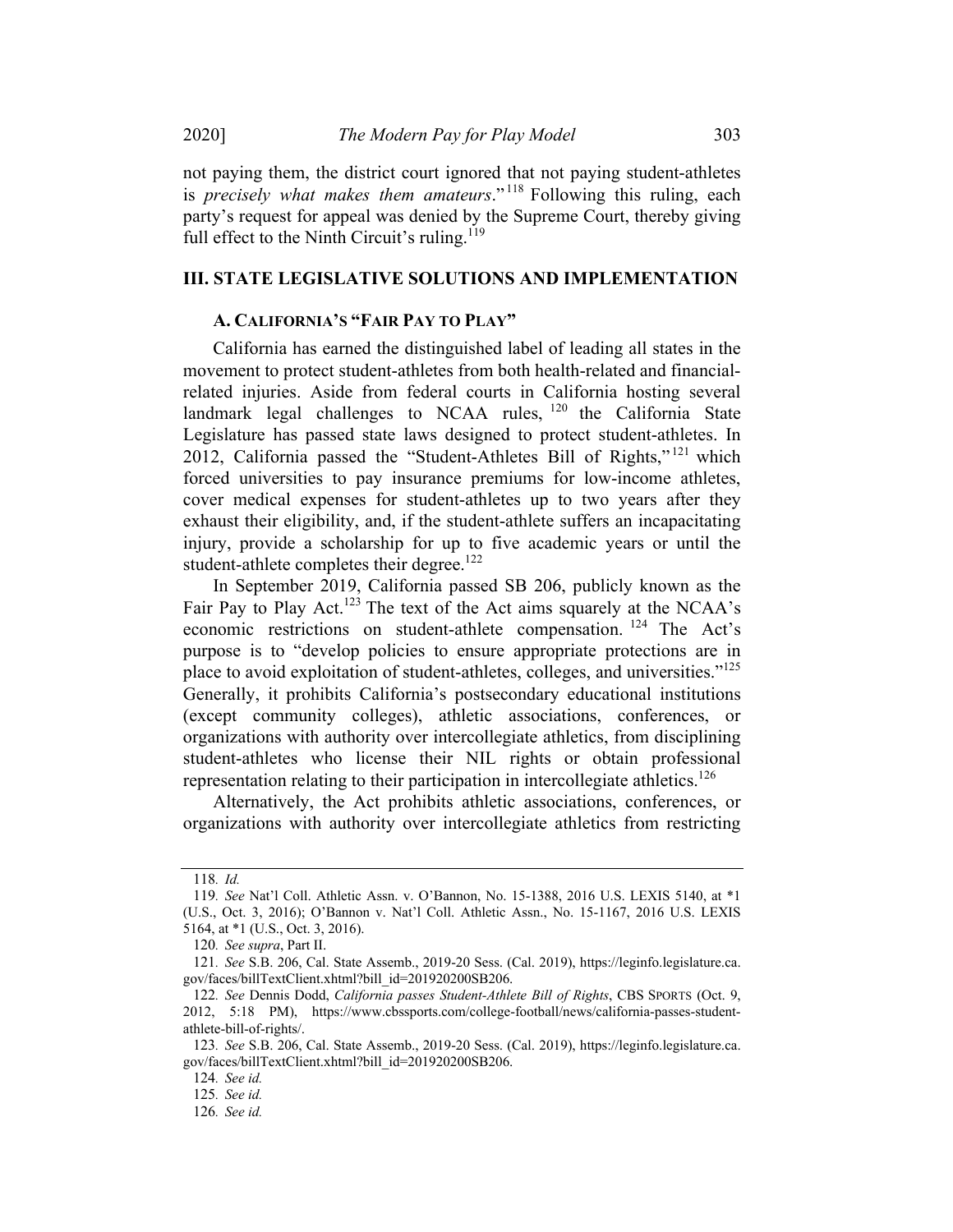postsecondary educational institutions' (other than a community college) participation in intercollegiate athletics as a result of one of their studentathletes receiving compensation for the use of their NIL rights.<sup>127</sup> It also prohibits revocation of a student's scholarship as a result of earning such compensation.<sup>128</sup> Furthermore, it prohibits postsecondary institutions from restricting compensation to *prospective* student-athletes relating to their NIL rights. <sup>129</sup> Notably, the Act permits student-athletes access to a professional representative, licensed by the State of California, to assist them in contracting or other legal matters.<sup>130</sup> In sum, the law purports to protect both student-athletes and its California-based member-institutions from NCAA bylaws restricting compensation related to the use of NIL rights.

Although these rules appear on their face to accomplish the goal of providing student-athletes access to their NIL rights, the Act's text is overly broad and ambiguous, which may lead to unnecessary confusion when enforcing it.  $131$  For instance, one rule prohibits a student-athlete from entering into a contract providing compensation for use of their NIL rights if a provision of that contract is in conflict with a provision of the studentathlete's team contract.<sup>132</sup> But a separate rule prohibits a team contract from preventing a student-athlete from using their NIL rights for commercial purposes when they are not engaged in official team activities, as specified by the rule.<sup>133</sup> These rules could create conflicts of interest for studentathletes trying to sign endorsement deals, leaving such deals susceptible to being voided.<sup>134</sup> If, for example, a student-athlete went to a school that had a preexisting contract with Nike, they wouldn't then be able to sign an individual endorsement deal with Adidas, as that deal would likely conflict with the school's contract with Nike.<sup>135</sup> Consequently, these rules severely restrict a player's freedom of movement to do what they wish with their own NIL rights. $136$ 

Student-athletes, many of whom are minors when they first enroll at NCAA member-institutions, should not have their freedom to contract

133. See id.

<sup>127</sup>. See id.

<sup>128</sup>. See id.

<sup>129</sup>. See id.

<sup>130</sup>. See id.

<sup>131</sup>. See Jess Mixon, Future of student-athlete compensation remains uncertain after California bill, DAILY PA. (Oct. 14, 2019, 7:05 PM), https://www.thedp.com/article/2019/10/pennsylvaniacollege-athletes-compensation-law-california-robin-harris.

<sup>132</sup>. See S.B. 206, Cal. State Assemb., 2019-20 Sess. (Cal. 2019), https://leginfo.legislature.ca. gov/faces/billTextClient.xhtml?bill\_id=201920200SB206.

<sup>134</sup>. See Andrew Rossow, Will California's 'Fair Pay to Play Act' Bring Legal Problems for NCAA Athletes?, GRIT DAILY (Oct. 1, 2019), https://gritdaily.com/california-signs-fair-pay-toplay-act-defying-ncaa/.

<sup>135</sup>. See id.

<sup>136</sup>. See id.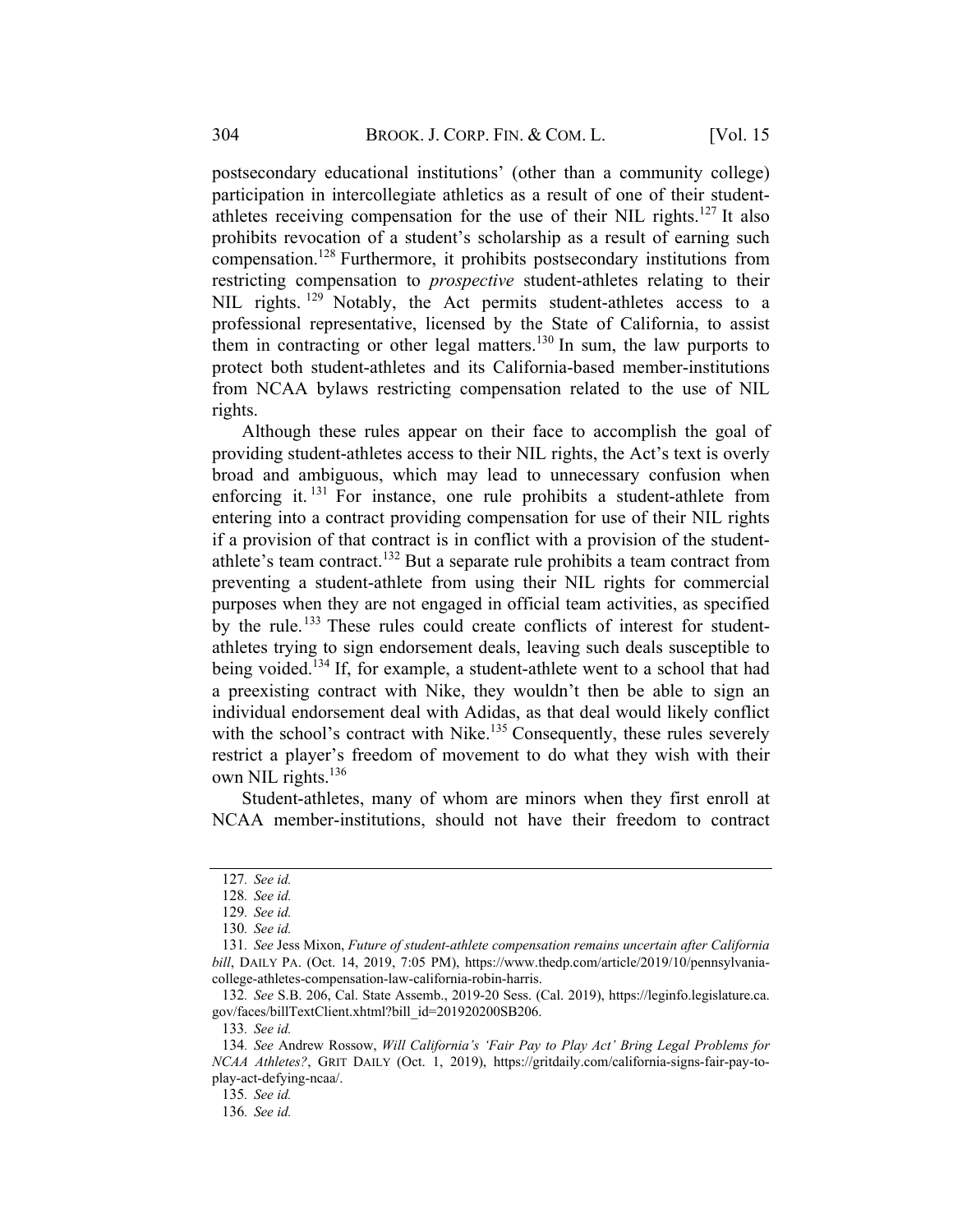2020] The Modern Pay for Play Model 305

heavily restricted during one of the most economically opportunistic periods of their lives.<sup>137</sup> The freedom to contract is a fundamental right that requires additional legal protections, especially when limitations are sought to be imposed based on status (i.e., as a student-athlete) rather than capacity or subject matter of the contract.<sup>138</sup> Therefore, a plan must be conceived to implement robust legal protections for student-athletes seeking cash

compensation in exchange for the right to license their NIL rights.

#### **B. IMPLEMENTATION STRATEGY**

The implementation of legal protections concerning student-athletes' NIL rights should be consistent with suggestions made by the appellate court in O'Bannon, which held that the NCAA is subject to anti-trust scrutiny and its policies must be tested under the Rule of Reason.<sup>139</sup> The O'Bannon ruling requires the NCAA to provide student-athletes with grants equal to the cost of attendance, but nothing more.  $140$  Consequently, universities should not be involved with the process of implementing NIL rights, nor should they participate in compensating student-athletes monetarily. Not paying student-athletes in cash would allow universities to maintain some semblance of amateurism,<sup>141</sup> while directly paying studentathletes may exacerbate the NCAA's concerns about competitiveness in collegiate sports<sup>142</sup> and be closer to the troubling notion that college sports would morph into professional sports.<sup>143</sup> Although the Ninth Circuit recognized these considerations, the court did not go so far as to say that it would be improper to permit student-athletes to license their own NIL rights for profit.<sup>144</sup> Therefore, a law that permits student-athletes to profit from their individual NIL rights, accompanied by reasonable limitations to how these rights may be used and mechanisms for receiving profits, is a viable solution.

One way to afford student-athletes access to their NIL rights is for legislatures to enact laws expressly granting student-athletes in public universities the right to use their own name, image, or likeness for profit without eligibility or participation repercussions from the university for

<sup>137</sup>. See supra, Part I (B).

<sup>138</sup>. See David P. Weber, Restricting the Freedom of Contract: A Fundamental Prohibition, 16 YALE H.R. & DEV. L.J. 51, 54 (2013).

<sup>139.</sup> O' Bannon v. NCAA, 802 F.3d 1049, 1079 (9th Cir. 2015).

<sup>140</sup>. Id.

<sup>141</sup>. See supra, Part I (B).

<sup>142.</sup> Members of the NCAA Board of Governors, NCAA responds to California Senate Bill 206, NCAA (Sept. 11, 2019, 10:08 AM), http://www.ncaa.org/about/resources/mediacenter/news/ncaa-responds-california-senate-bill-206.

<sup>143</sup>. See Michael McCann, What's Next After California Signs Game Changer Fair Pay to Play Act Into Law?, SPORTS ILLUSTRATED (Sept. 30, 2019), https://www.si.com/college/2019/09/ 30/fair-pay-to-play-act-law-ncaa-california-pac-12.

<sup>144</sup>. See generally O' Bannon v. Nat'l Coll. Athletic Assn., 802 F.3d 1049, 1066 (9th Cir. 2015).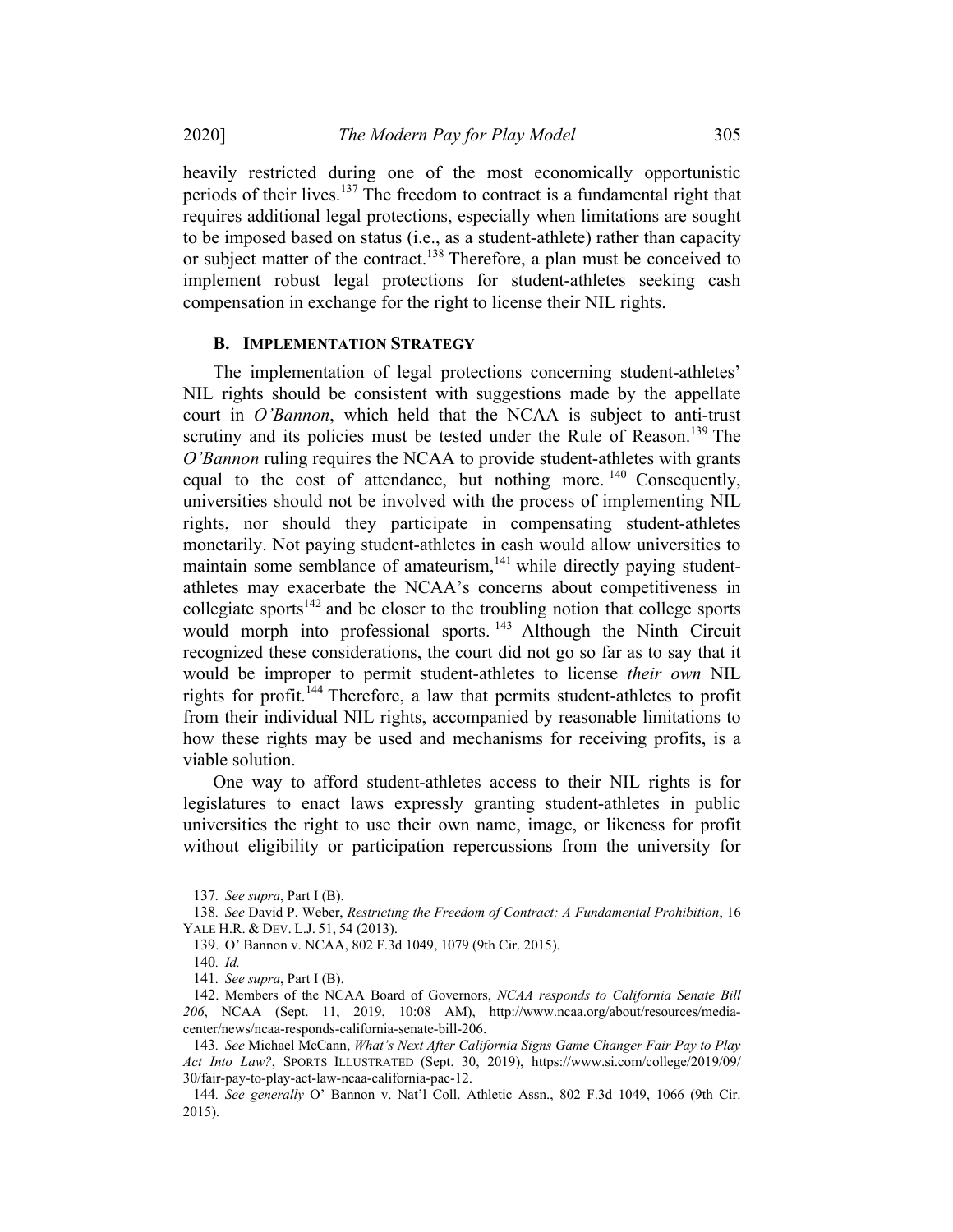whom they play *provided* that they do not infringe on the publicity rights of the university. In a Forbes article discussing the language that the NCAA could add to their bylaws, Professor Marc Edelman of Baruch College laid out a provision that would accomplish such a task:

Permissible Student-Athlete Licensing Rights. A payment administered by a non-educational institution is not considered to be pay or the promise of pay for athletics skill, provided the student-athlete does not use the trademarks of the NCAA or any NCAA member college in any manner that may be construed as an endorsement, unless such manner is otherwise protected by principles of the First Amendment or fair use.<sup>145</sup>

The language in Professor Edelman's proposed NCAA rule addresses the concern that permitting student-athletes unrestricted access to their NIL rights may give rise to contractual conflicts with the endorsement deals that NCAA member-institutions have on their own.<sup>146</sup> As Professor Edelman points out, this rule would also assuage any concerns about student-athletes using member-institutions' trademarks in conjunction with their studentathlete endorsement deals that might imply a false relationship between the NCAA or a member-institution with any particular brand or product,  $147$ which is not entirely clear under California's Fair Pay to Play Act.<sup>148</sup> This rule would essentially serve as a carve-out to NCAA bylaws; one that does not conflict with other NCAA restrictions on compensation.<sup>149</sup>

The language of Professor Edelman's proposed rule should be utilized by state legislatures (and ideally federal) in proposed legislation then signed into law. By using this or similar language, payment by a third party's use of a student-athlete's NIL rights would not be construed as pay for athletic skill, which is currently prohibited by NCAA bylaws.<sup>150</sup> Additionally, this language includes a caveat to student-athletes licensing rights, indicating that the student-athletes' right to endorse products or services would not grant them any rights to infringe upon existing trademarks.<sup>151</sup> The simplicity and narrowness of this language will reduce confusion amongst

<sup>145.</sup> Marc Edelman, NCAA Can't Figure Out How To Grant Student-Athletes Endorsement Rights, But It's Simple – Really, FORBES (May 10, 2018, 10:17 AM), https://www.forbes.com/ sites/marcedelman/2018/05/10/the-ncaa-cant-figure-out-how-to-grant-student-athleteendorsement-rights-so-i-will-help-them/#75e81efe2c01.

<sup>146</sup>. See Thomas Baker, 5 Issues To Keep An Eye On With The NCAA's New NIL Policy, FORBES (Nov. 1, 2019, 11:40 AM), https://www.forbes.com/sites/thomasbaker/2019/11/01/ examining-the-ncaas-evolving-nil-policy-keep-an-eye-on-the-following-issues/#5e41f4d97591 (describing how California's new law includes the limitation that athletes can't endorse brands that compete with school sponsorships).

<sup>147</sup>. See Edelman, supra note 145.

<sup>148</sup>. See generally S.B. 206, Cal. State Assemb., 2019-20 Sess. (Cal. 2019), https://leginfo.legislature.ca.gov/faces/billTextClient.xhtml?bill\_id=201920200SB206.

<sup>149</sup>. See Edelman, supra note 145.

<sup>150</sup>. See generally NCAA, 2019-2020 NCAA DIVISION I MANUAL 1, 234 (2019), https://web3.ncaa.org/lsdbi/reports/getReport/90008.

<sup>151</sup>. See Edelman, supra note 145.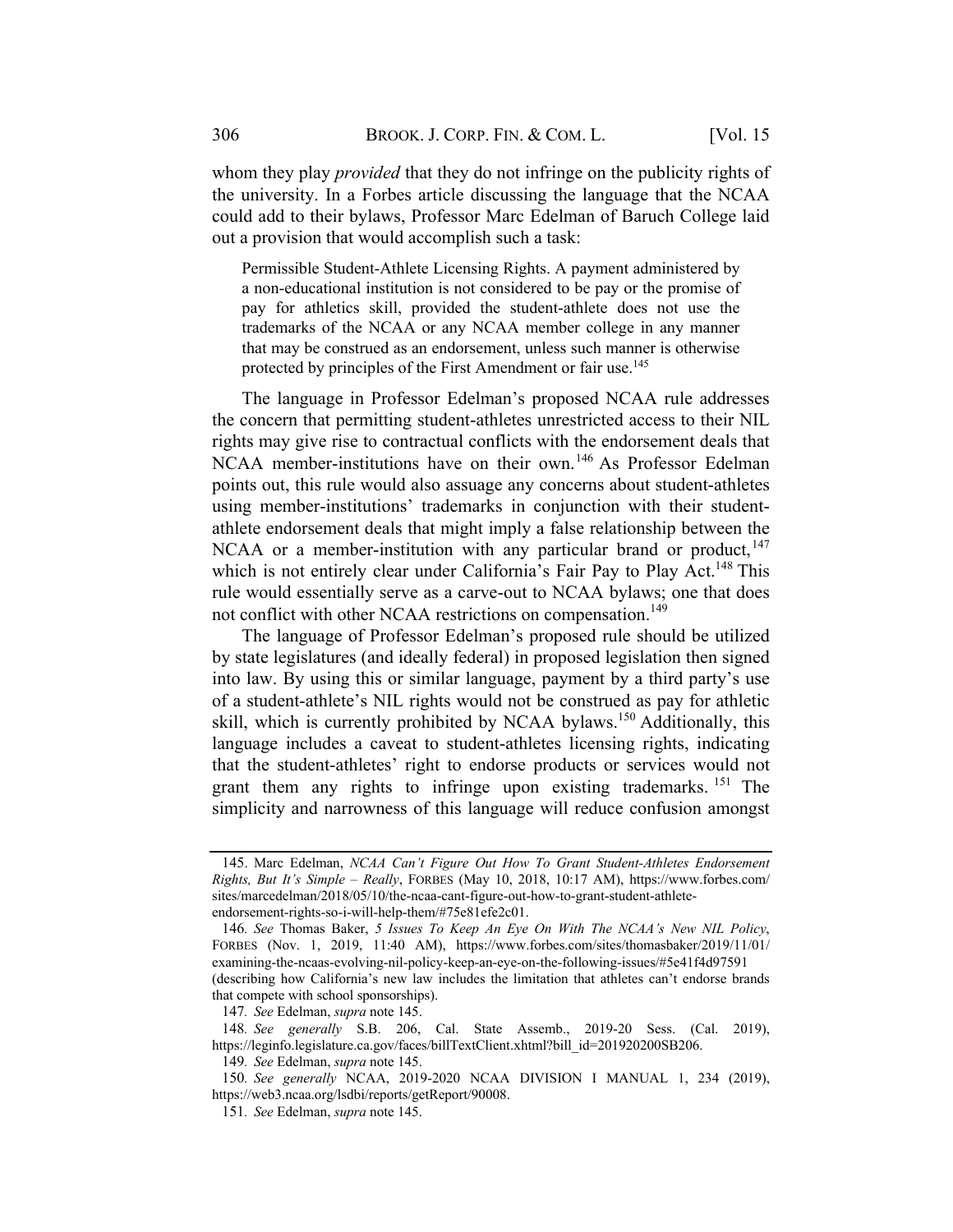courts interpreting these and limit courts who seek to broaden interpretations of acceptable uses of student-athlete NIL rights that may be inconsistent with the intent of the legislature.<sup>152</sup>

Critics may argue that any laws containing such language would unduly interfere with interstate commerce and should be deemed unconstitutional under the Commerce Clause, or its corollary, the Dormant Commerce Clause. <sup>153</sup> They may argue that, since the NCAA broadcasts games across state lines, sell and ship merchandise across state lines, and coordinates games across state lines, such a law could plausibly lead to interference with interstate commerce.<sup>154</sup> Indeed, the NCAA won a similar argument in NCAA v. Miller, where Judge Ferdinand Fernandez of the Ninth Circuit held that the Commerce Clause barred the State of Nevada from requiring the NCAA to provide it certain procedural due process protections during a sanctions enforcement proceeding.<sup>155</sup> Judge Fernandez expressed concerns that the NCAA would be required to adopt the rules of Nevada for every state in order for the rule to apply equally; there was also the possibility other states might adopt different requirements.<sup>156</sup>

Nevertheless, in defending itself from probable future litigation, California (or any legislature that enacts this type of legislation) should indicate that these laws are distinguishable from the outlawed Nevada statute because they do not concern the NCAA's ability to punish institutions for misconduct, it merely pertains to the relationship between college athletes and third parties.<sup>157</sup> Any future litigation must also consider the court's rationale in  $O'$ Bannon and current public policy considerations regarding *any* compensation for student-athletes. A court considering these issues in the future should, like the court in  $O'Bannon$ , come to the conclusion that the modernization and commercialization of college sports requires reevaluation in how courts analyze rules with economic restrictions on student-athletes' individual NIL rights.<sup>158</sup>

Some may opine that it would be much more efficient and realistic for the NCAA itself to adopt such language to their bylaws.<sup>159</sup> In fact, soon after the commencement of drafting this Note, the NCAA announced that their top decision makers voted to allow college athletes to profit from their names, images and likenesses "in a manner consistent with the collegiate

<sup>152</sup>. See supra, Part II (B).

<sup>153</sup>. See McCann, supra note 143.

<sup>154</sup>. See id.

<sup>155</sup>. See id.

<sup>156</sup>. See id.

<sup>157</sup>. See id.

<sup>158</sup>. See O'Bannon v. Nat'l Coll. Athletic Assn., 7 F. Supp. 3d 955, 1007 (N.D. Cal. 2014).

<sup>159</sup>. See Edelman, supra note 145.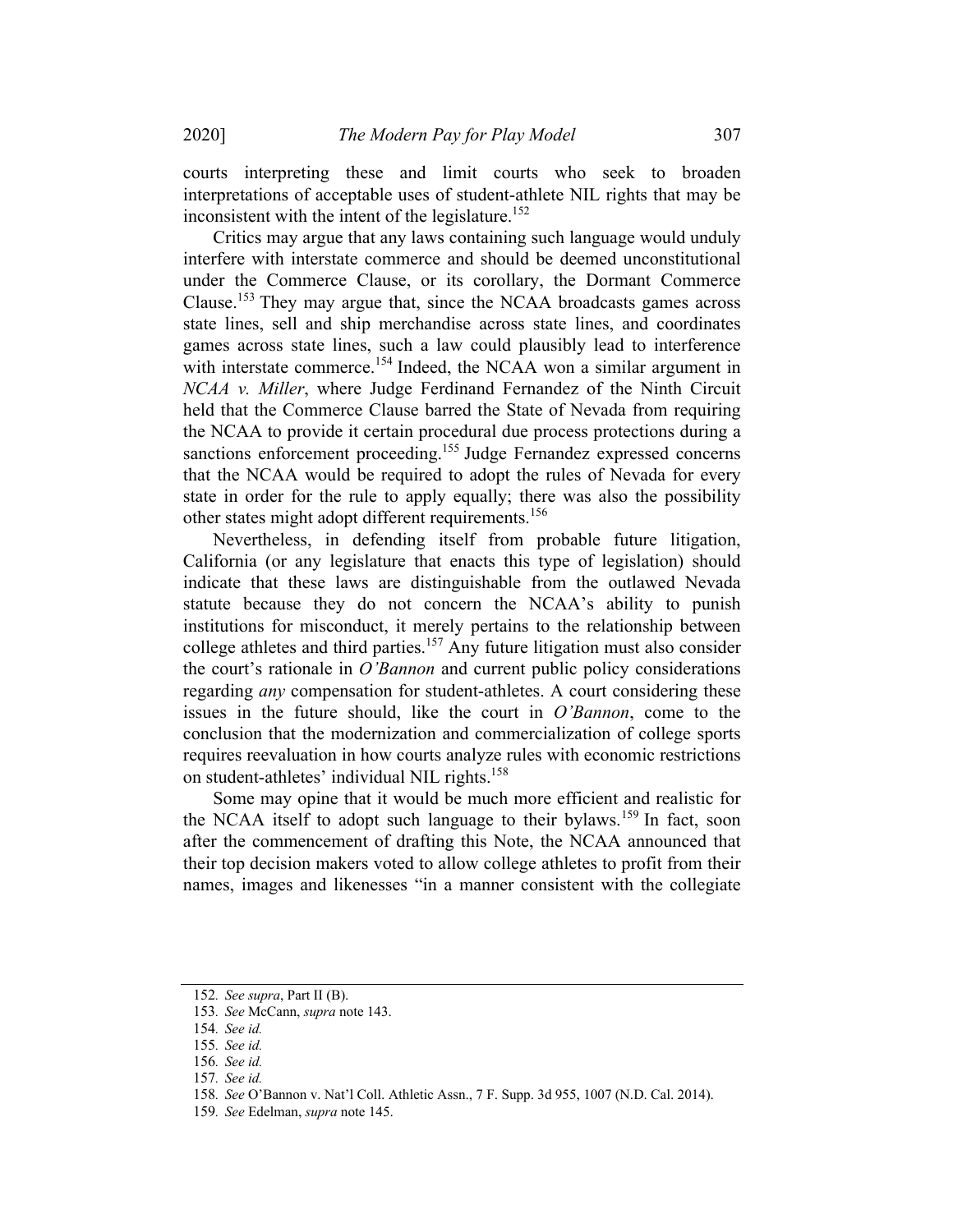model."160 The spokesperson for the working group, Gene Smith (Athletic Director at Ohio State University), indicated that the new rules would not follow the "California model" of an unrestricted market, but that the working group would remain involved in sorting out the details of how to implement new rules and the NCAA would likely stay involved as the group in charge of regulating future endorsement deals.<sup>161</sup>

However, herein lies another example of the NCAA kicking the tires while also attempting to keep itself involved in these issues. As the NCAA has indicated in the past, they have not been keen on amending their bylaws in this way,  $162$  nor should legislatures hold their breath waiting for them to do so. This announcement came from a working group that has been focused on these issues since May 2019,<sup>163</sup> and still the NCAA has yet to come up with a practical model conveying new rights of publicity rules for student-athletes or how to implement them. Nor has the NCAA detailed what "in a manner consistent with the collegiate model" would look like. As noted above, the NCAA should not be involved in an implementation process in any capacity because there are blatant conflicts of interest for a working group that has ties to the NCAA.<sup>164</sup> Therefore, in addition to codifying the language above, legislatures should also adopt provisions laying out a comprehensive implementation plan that describes how student-athletes may exercise newfound NIL rights, i.e., how studentathletes can license their NIL rights and when or how they may receive profits from deals they make.

Legal scholars and legislatures have suggested one of the first steps in implementing such a solution would be to permit student-athletes the use of a professional representative to assist them in exploring any licensing, marketing, or endorsement deals.  $^{165}$  Tye Gonser, one of the founding

<sup>160.</sup> Dan Murphy, NCAA clears way for athletes to profit from names, images and likenesses, ESPN (Oct. 9, 2019), https://www.espn.com/college-sports/story/\_/id/27957981/ncaa-clears-wayathletes-profit-names-images-likenesses.

<sup>161</sup>. Id.

<sup>162.</sup> In this article, U.S. Congressman Mark Walker is quoted as saying, ". . . [w]hile their words are promising they have used words in the past to deny equity and basic constitutional rights for student-athletes." See id.

<sup>163</sup>. See Garrett Stepien, Ohio State AD Gene Smith comments on NCAA likeness vote, 247 SPORTS (Oct. 29, 4:25 PM), https://247sports.com/college/ohio-state/Article/Ohio-State-Buckeyes-Gene-Smith-student-athlete-name-image-likeness-law-NCAA-vote-Fair-Pay-to-Play-Act-137708836/.

<sup>164.</sup> Gene Smith is part of the working group while also being the Athletic Director at the Ohio State University. Like others in the working group with ties to the NCAA, he has an incentive to look out for the best interests of the NCAA, not student-athletes. See Georgia Stoia, 'The NCAA will implode': OU professor, expert in intercollegiate athletics weighs in on NCAA's pay-for-play ruling and how it will affect Oklahoma athletics, OU DAILY (Oct. 31, 2019), http://www.oudaily.com/sports/the-ncaa-will-implode-ou-professor-expert-in-intercollegiateathletics/article\_1cbb81d8-fc36-11e9-8803-2f7072b8ff1e.html.

<sup>165</sup>. See John Meghamez, An All-Encompassing Primer on Student-Athlete Name, Image, and Likeness Rights and How O'Cannon v. NCAA and Keller v. NCAA Forever Changed College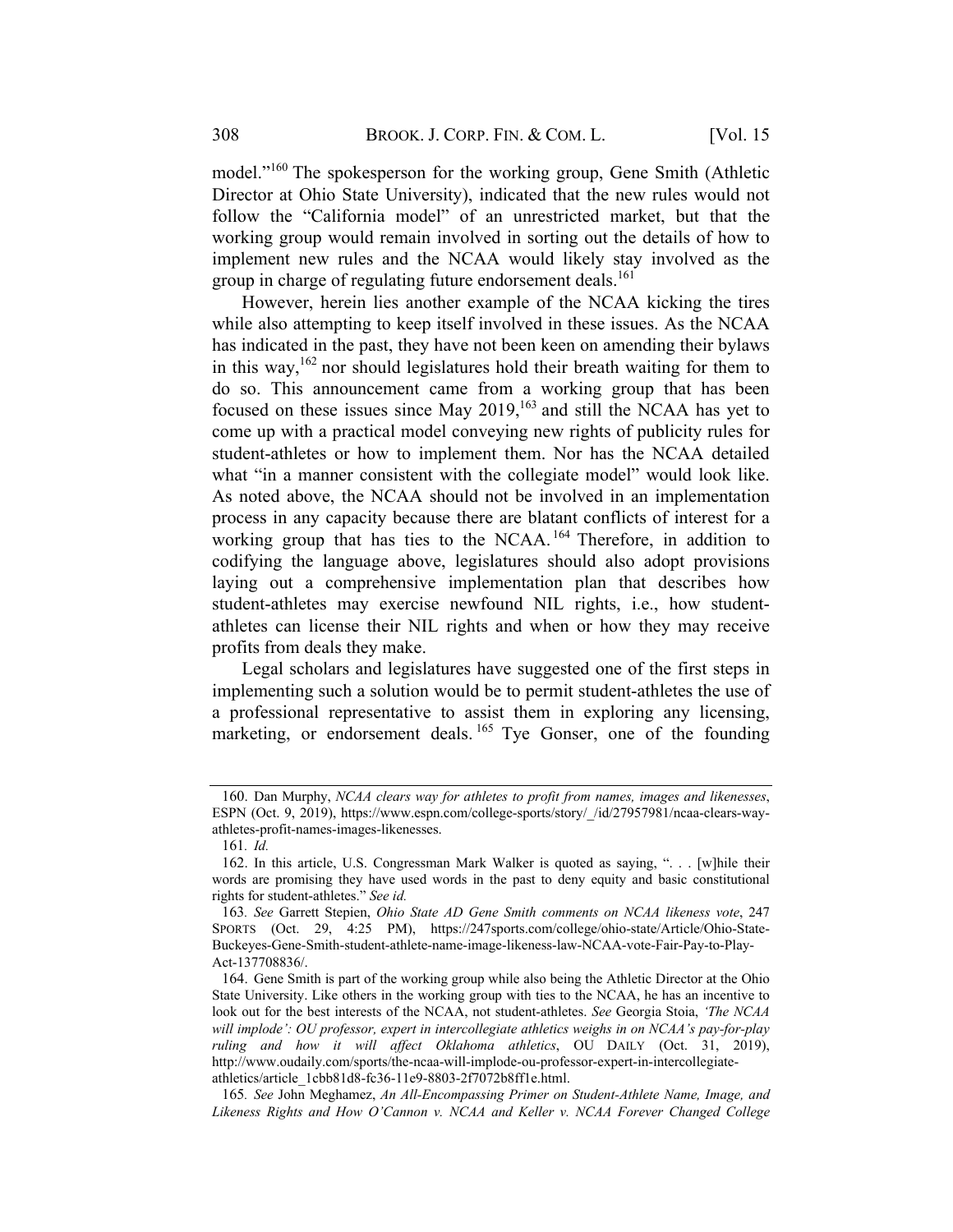partners of Weinberg Gonser, LLP and owner of website Fairplay4ncaa.com, developed a three-step solution called "The Plan" that bills itself as a "practical plan providing monetization and amateurism for the Student-Athlete."<sup>166</sup> Gonser's plan suggests that: (1) all student-athletes assign their NIL rights to an independent third party, the Clearinghouse, who would serve as a professional representative; (2) the Clearinghouse would then negotiate both individual and group deals on behalf of all student-athletes; and finally, (3) the Clearinghouse would distribute funds upon graduation of the athlete, with a percentage disbursed from group deals, a percentage disbursed from individual deals, and a percentage disbursed to the community.<sup>167</sup>

Assigning student-athletes' NIL rights to an independent third party is one possibility, however, as in California's Fair Pay to Play Act, it would be more beneficial for student-athletes to be represented by members of the legal profession who are able to handle many different matters for them. 168 Student-athletes are typically minors who should not be expected to be able to effectively manage business issues that arise upon licensing one's NIL rights. Moreover, their priorities should be largely focused towards education and athletics.<sup>169</sup> Legal counsel can not only aid in navigating contractual and legal matters, but can also be charged with directing student-athletes in other matters, such as personal finance management, investment management, insurance, and important tax consequences.<sup>170</sup> Legal counsel would be effective in combatting the concern that studentathletes may be further exploited<sup>171</sup> because lawyers are held to high ethical and moral standards employed by the state bar they are associated to,  $172$  as opposed to third parties who may not be subject to the same standards. But even still, because of the sensitivity of these issues, such representatives should be further subjected to a separate, carefully formulated code of conduct which aims to prevent potential abuses and offset concerns

Athletics, 9 LIBERTY U. L. REV. 313, 367 (2015); Yishun Wang M.A., Student-Athletes' Right of Publicity Legal Issue and Implications, A Dissertation Submitted to the Faculty of the University of Minnesota (May 2016), https://conservancy.umn.edu/bitstream/handle/11299/181683/Wang\_ umn\_0130E\_17171.pdf?sequence=1; See also S.B. 206, Cal. State Assemb., 2019-20 Sess. (Cal. 2019), https://leginfo.legislature.ca.gov/faces/billTextClient.xhtml?bill\_id=201920200SB206.

<sup>166</sup>. See Tye Gonser, Intro, FP4NCAA (2017), https://www.fairplay4ncaa.com.

<sup>167</sup>. See Tye Gonser, The Program, FP4NCAA (2017), https://www.fairplay4ncaa.com.

<sup>168</sup>. See Wang, supra note 165.

<sup>169</sup>. See David A. Grenardo, The Duke Model: A Performance-Based Solution for Compensating College Athletes, 83 BROOK. L. REV. 157, 203 (2018).

<sup>170.</sup> Katie Davis, How Taxes Could Disrupt the Gameplan of Paying Student-Athletes, JAMES MOORE, https://www.jmco.com/student-athlete-tax-issues (last visited Nov. 22, 2019).

<sup>171</sup>. See Dalton Thacker, Amateurism vs. Capitalism: A Practical Approach to Paying College Athletes, 16 SEATTLE J. FOR SOC. JUST. 183, 191–93 (2017).

<sup>172</sup>. See Model Rules of Professional Conduct: Preamble & Scope, ABA, https://www.americanbar.org/groups/professional\_responsibility/publications/model\_rules\_of\_pro fessional\_conduct/model\_rules\_of\_professional\_conduct\_preamble\_scope/ (last visited Nov. 22, 2019).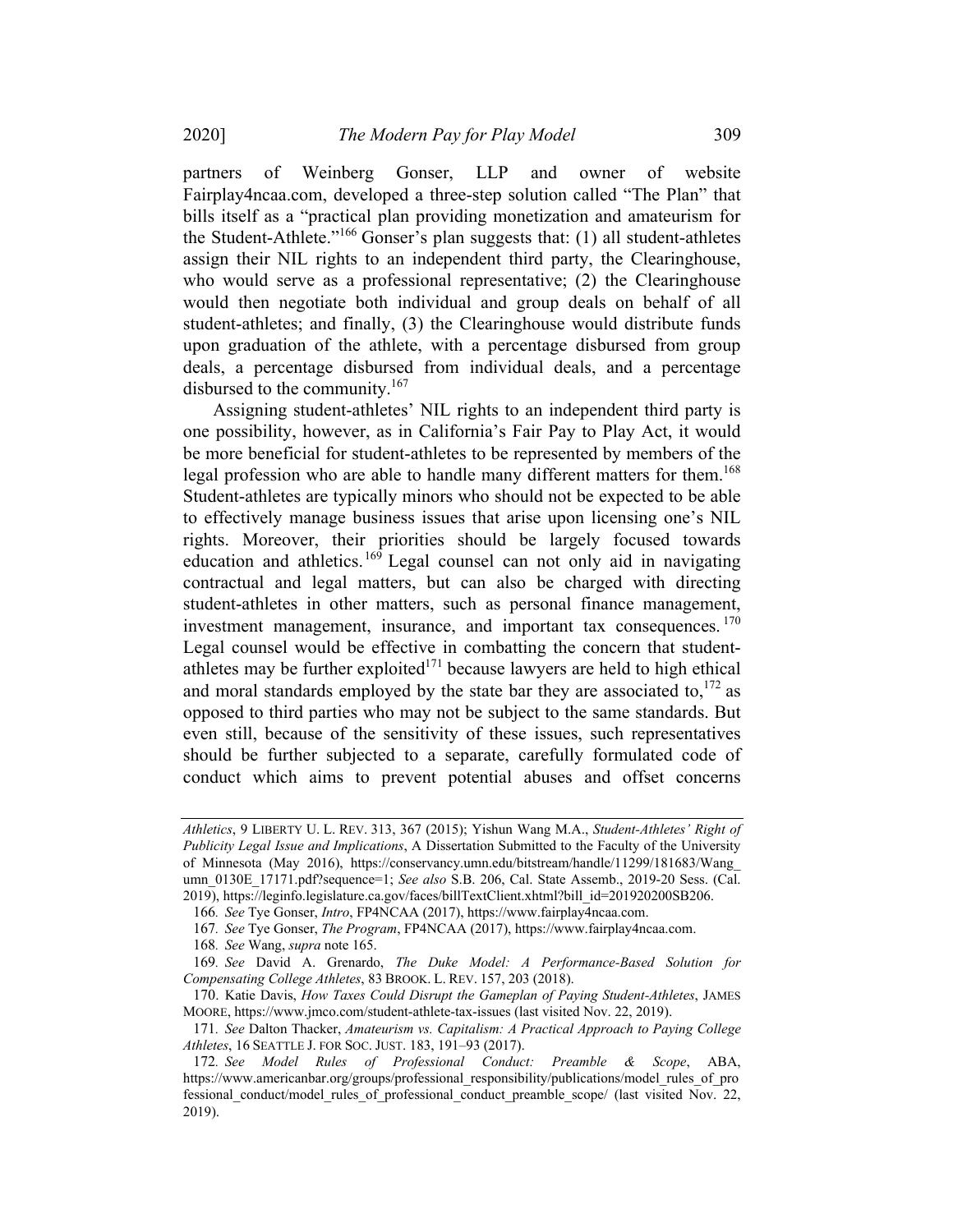regarding student-athletes taking side payments from boosters or being unduly influenced by bad actors. $173$ 

Assigning NIL rights to a third party to negotiate on behalf of all student-athletes raises questions as to how revenue will be distributed, especially once one considers what each parties' equitable contribution may be to earning those funds.<sup>174</sup> This is almost an impossible calculation unless revenue generation is considered. But, in assessing individual NIL rights, revenue generation from each sport is irrelevant to calculating the value of such rights, $175$  and attempting to conjure valuations could get particularly messy.<sup>176</sup> Additionally, assigning those rights to the NCAA runs the risk of creating an agency relationship, which the NCAA has taken exhaustive steps to avoid.<sup>177</sup> Therefore, it is in the best interests of student-athletes, in the current environment, to forego this route and focus primarily on profiting from their individual NIL rights until the NCAA modernizes their total compensation rules.<sup>178</sup>

In order to preserve principles of amateurism and allow student-athletes to profit from their NIL rights, several legal scholars agree that it makes sense to hold any profits student-athletes earn in a legal trust fund, distributed during their career only to cover day-to-day expenses, and in full after their career as a student-athlete is complete.<sup>179</sup> The appeals court in O'Bannon rejected the concept of a trust fund financed through universities in the form of shared royalties from revenues generated by student-athletes' NIL rights, however, the court did not opine on trust funds financed by student-athletes' individual NIL rights revenue, which may resolve the underlying concern with the initial concept.<sup>180</sup> Similar to the manner by which the International Olympics Committee has created trust funds for its own athletes, these trusts should be funded mainly by collecting money earned from individual student-athletes' NIL rights deals.<sup>181</sup> The purpose of such a trust would be to cover the expenses of attending college that are not covered by scholarships a student-athlete has received, be it from the

<sup>173</sup>. See Lathrop, supra note 40.

<sup>174</sup>. See Chaz Gross, Modifying Amateurism: A Performance-Based Solution to Compensating Student–Athletes for Licensing Their Names, Images, and Likenesses, 16 CHICAGO-KENT J. INTELL. PROP. 259, 284 (2017).

<sup>175</sup>. See Matt Savare, The Price of Celebrity: Valuing the Right of Publicity in Calculating Compensatory Damages, 11 UCLA ENT. L. REV. 129, 162-64 (2004).

<sup>176</sup>. See id. at 150–60.

<sup>177</sup>. See Meghamez, supra note 165, at 370 n. 412.

<sup>178.</sup> See Thomas Barrabi, NCAA votes to let student athletes profit from their names, images, FOX BUS., https://www.foxbusiness.com/fox-business/ncaa-votes-to-let-student-athletes-profitfrom-their-names-images (last visited Nov. 22, 2019).

<sup>179</sup>. See Meghamez, supra note 165, at 370 n. 412; see also Kristine Mueller, No Control Over their Rights of Publicity: College Athletes Left Sitting the Bench, 2 DEPAUL J. SPORTS L. & CONTEMP. PROBS. 70, 87 (2004); Vladimir P. Belo, The Shirts Off Their Backs: Colleges Getting Away with Violating the Right of Publicity, 19 HASTINGS COMM. & ENT. L. J. 133, 154 (1996).

<sup>180</sup>. See generally O' Bannon v. NCAA, 802 F.3d 1049 (9th Cir. 2015).

<sup>181.</sup> Belo, supra note 179, at 154.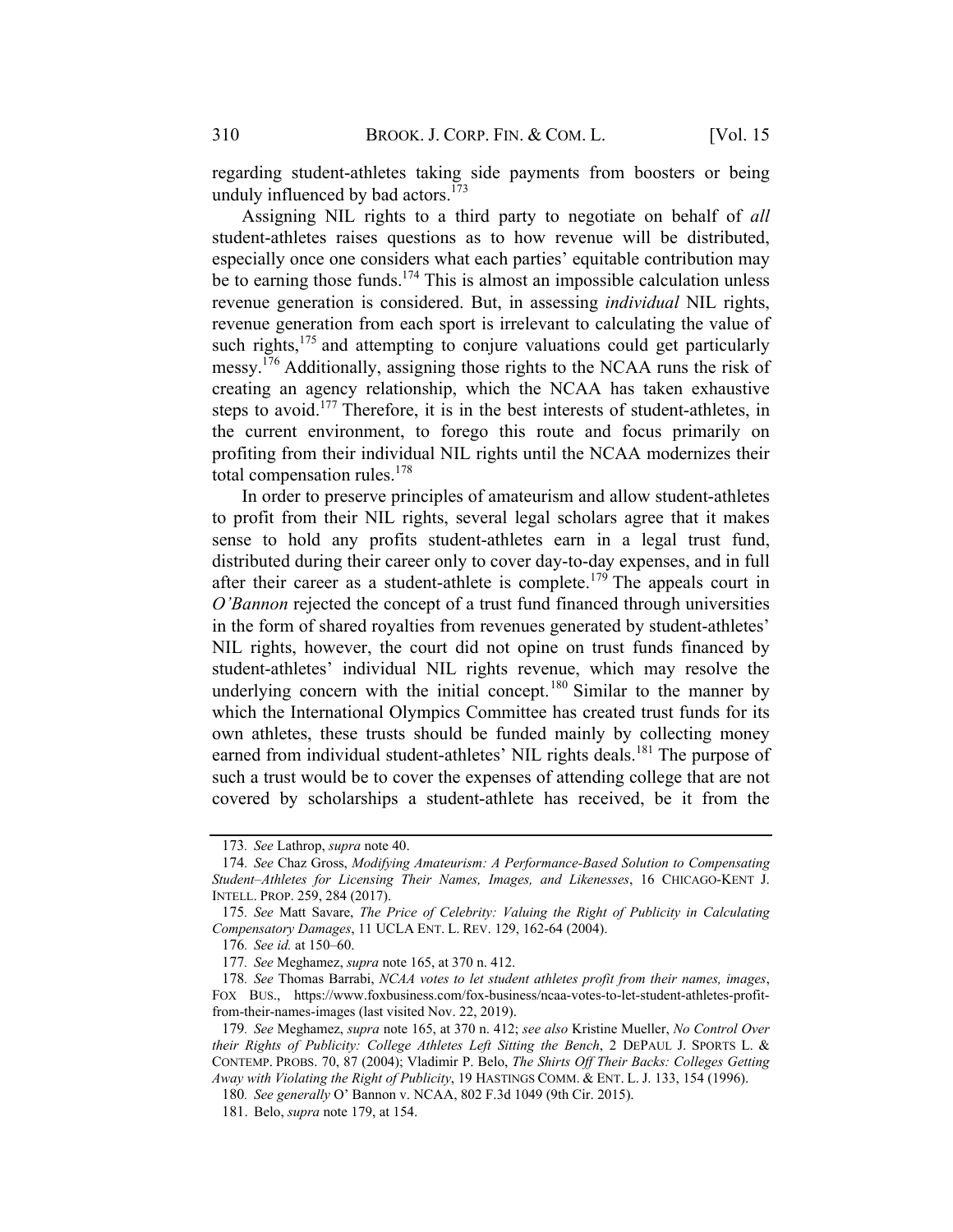institution or otherwise.<sup>182</sup> When the student-athlete graduates or leaves the institution for professional sports or another career, termination of the trust would be triggered and the residue (the remaining funds) of the trust distributed to that individual student-athlete.<sup>183</sup> Some have suggested that the release of such funds should be conditioned on graduation and performance metrics,<sup>184</sup> but these funds would not be tied to the memberinstitution nor directly relate to education, and therefore should not have education-related performance requirements conditioned for their release.

The trust fund solution is a fair solution because it maintains features of amateurism that the NCAA seeks to maintain.<sup>185</sup> It permits athletes to reap the financial benefits of their NIL rights while helping keep the spotlight off those benefits and instead on what is more important: education and amateur athletics.<sup>186</sup> Furthermore, it will provide necessary funding to the many student-athletes who come from poverty,<sup>187</sup> some of whom cannot even afford to pay for cafeteria meals during sports season.<sup>188</sup> Also, because most student-athletes will never go on to fulfill a lucrative professional career,<sup>189</sup> many will still be permitted to realize their publicity value during their limited window of opportunity as a student-athlete.<sup>190</sup>

Ultimately, the intention of this two-part solution, the suggested legislation and implementation of these rights, is to balance notions of fairness amongst student-athletes and the NCAA. Unfortunately, as it stands, the NCAA and its system of governance is inherently unfair.<sup>191</sup> There are multiple divisions within the NCAA, comprised of schools of all shapes and sizes, that offer different types of sports and generate differing levels of revenues. <sup>192</sup> If the NCAA were forced into sharing royalty payments with student-athletes, it could invoke other regulatory considerations, like Title IX, that would require the NCAA to figure out fair economic treatment of athletes from smaller schools and different genders.<sup>193</sup> Although this would be great progress for all student-athletes,

<sup>182</sup>. Id. at 154–55.

<sup>183</sup>. Id.

<sup>184</sup>. See generally Gross, supra note 174.

<sup>185.</sup> Mueller, supra note 179, at 87–88.

<sup>186</sup>. Id.

<sup>187.</sup> See Thacker, *supra* note 171, at 190 (describing the stories of many athletes who come from poverty and do not have the money to pay their school expenses).

<sup>188</sup>. See Roger Sherman, Shabazz Napier: 'There's hungry nights where I'm not able to eat', S.B. NATION (Apr. 7, 2014), https://www.sbnation.com/college-basketball/2014/4/7/5591774/ shabazz-napier-uconn-basketball-hungry-nights.

<sup>189</sup>. See Zak Cheney-Rice, Here's What Happens to the 98% of College Athletes Who Don't Go Pro, MIC (Mar. 19, 2014), https://www.mic.com/articles/85789/here-s-what-happens-to-the-98-of-college-athletes-who-don-t-go-pro.

<sup>190.</sup> Vladimir P. Belo, The Shirts Off Their Backs: Colleges Getting Away with Violating the Right of Publicity, 19 Hastings Comm. & Ent. L. J. 133, 156 (1996).

<sup>191</sup>. See Thacker, supra note 171, at 201.

<sup>192</sup>. See id.

<sup>193</sup>. See id.